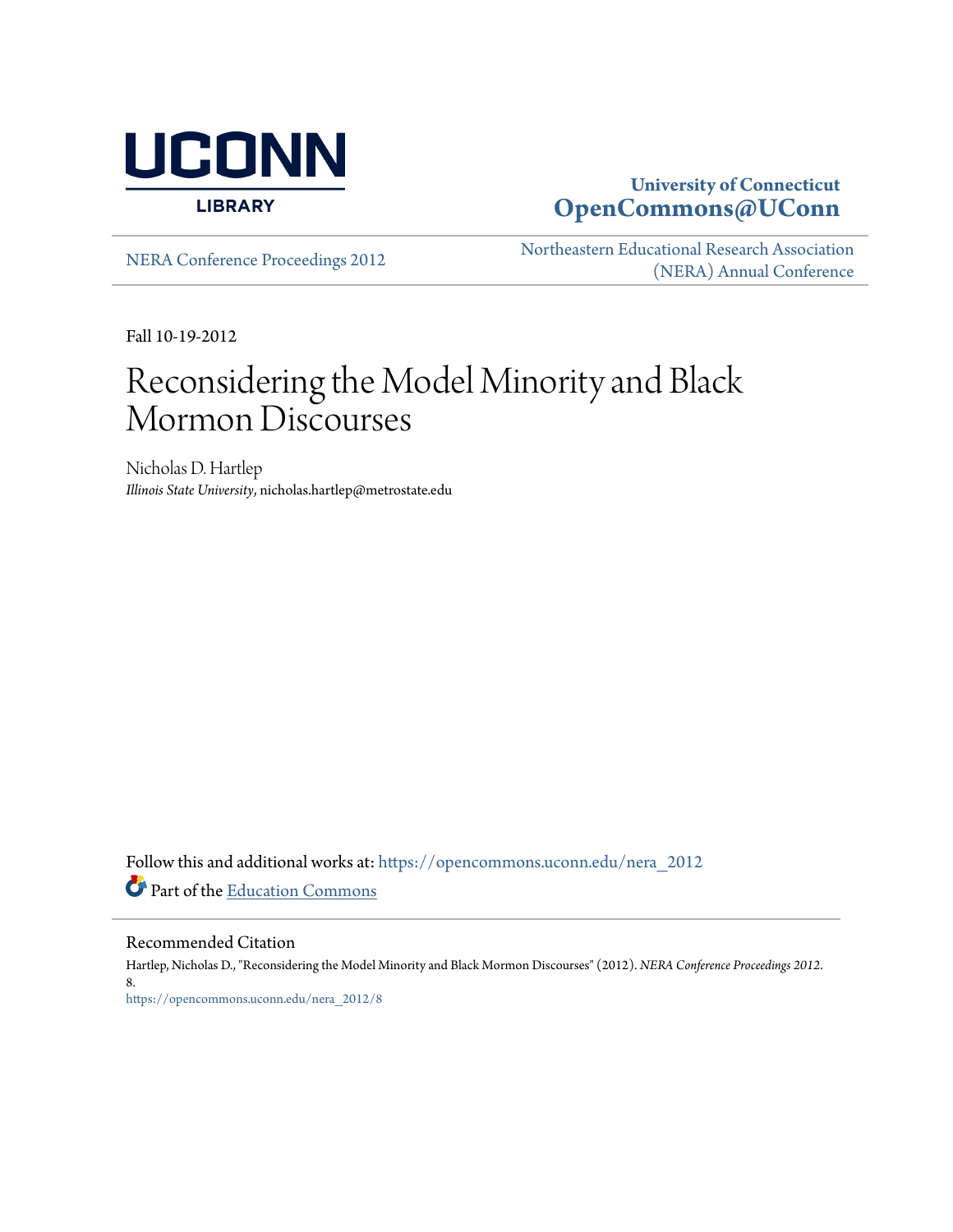# **Reconsidering the Model Minority and Black Mormon Discourses<sup>1</sup>**

# **Nicholas D. Hartlep, Ph.D. Illinois State University**

"Statistics are like a bikini. What they reveal is suggestive, but what they conceal is vital."

# -Chang, 1998, p. 367

Black<sup>2</sup> Mormonism is an example of model minority discourse. In this paper I will assert that model minority stereotypic discourse is used to instantiate the claim that with enough hard work, anyone can "make it" in the United States. Further, the rhetoric of the model minority myth indirectly demonizes Blacks by implying that Asians have achieved excellence due to their effort, while Blacks are understood to have been unsuccessful due to their own laziness and dependence on social support services, like welfare. Aggregated statistics are used to promote the notion that Asian Americans constitute a model minority. Historically, Blacks have been demonized, but oddly, one particular group of Blacks (the Senegalese) is now beginning to be described as representing a "new model minority" (e.g., see Kaba, 2008). But how can Blacks be demonized and also be considered model minorities? In this paper I argue that they *cannot*, and that Black Mormonism serves as an example of a racialized (Smith, 2003), albeit disguised, model minority discourse.

# *Purpose of Paper*

-

<sup>&</sup>lt;sup>1</sup> Portions of this conference paper also appear in the following work: **Hartlep, N. D. (In-Press). Black Mormonism as an Example of Model Minority Discourse. In N. W. Arnold & M. C. Brooks (Eds.),**  *Critical Perspectives on Black Education: Spirituality, Religion, and Social Justice***. Charlotte, NC: Information Age Publishing.** 

 $2$  All racial terms in this paper, like Black and Asian, are capitalized due to their salience and social construction.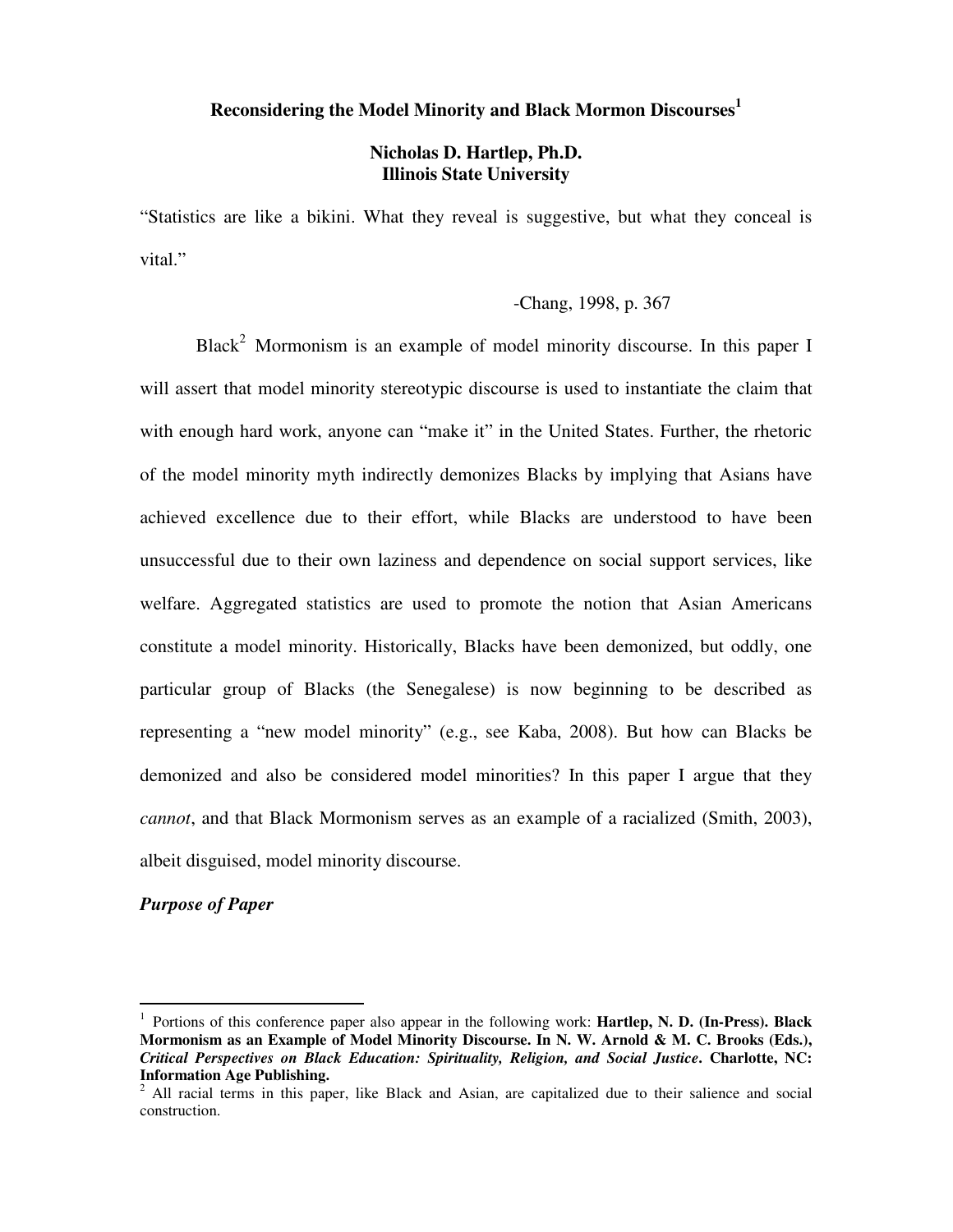The main purpose of this paper is to explain how Black Mormonism is an example of model minority discourse (Hattori, 1999), and how this discourse—the model minority stereotype—is deleterious to the education of Black students.<sup>i</sup> In order to understand the negative implications of the model minority stereotype for Black Mormons, it is first important to note that it was not until 1978 that Blacks were allowed to become members of the Mormon Church (Saulny, 2012; Smith, 2003, 2004; *Time,*  1963). This historical fact raises questions about inclusivity and issues of social justice for the Black Mormon communities. While scholars have argued that the "Lotus Blossom" image inheres in the "model minority" stereotype (see Shrake, 2006), no scholar has made the claim that Black Mormon exceptionalism is a racialized religious trope and an analog of the Asian model minority stereotypic trope. Similarly, the discourse around the Asian model minority stereotype is merely an extension of Black Mormon discourse.

Additionally, this paper presents a critical perspective of Black education (King, 2005) by citing model minority conundrums related to Blacks, and Black education: such as (1) Frank Wu, the first Asian American law professor at Howard University, a Historically Black College and University (HBCU); (2) Cornel West, a Black professor who has taught at Lily White Ivy League institutions of higher education; and (3) Howard Zinn, a White professor who taught at Spelman College, another HBCU. It is my hope to fill lacunae in the literature in Black education, (Black) Mormon and (Asian) model minority discourses, spirituality, and various forms of religious and social justices.

I begin with a comprehensive synthesis of the previous literature on the model minority stereotype: over 240 model minority stereotype literary documents were reviewed. Next, references are made, with regard to professors—Frank Wu, Cornel West,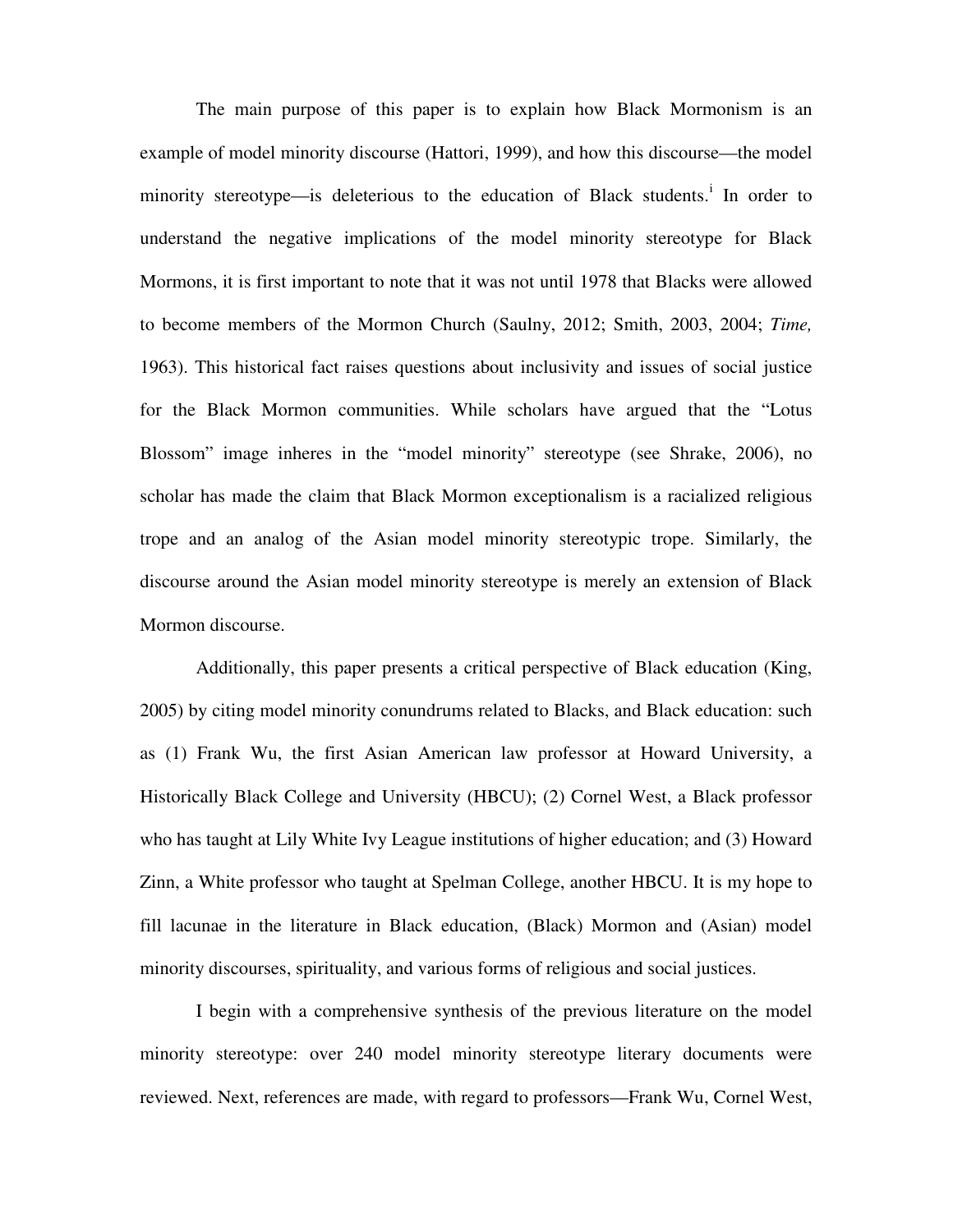and Howard Zinn—who work, or have worked, in transracial educational settings. I then discuss how the myth of the "American Dream" permeates (Black) Mormon and (Asian) model minority discourses. I end by explaining how Black Mormonism is an example of disguised Asian model minority discourse. Last, implications are shared for race relations and Black education.

## **Methodology**

Literature reviewed for this paper was located through a series of steps, and both peer-reviewed and non-peer-reviewed documents were rigorously reviewed for content. Peer-reviewed articles, books, book reviews, book chapters, encyclopedia entries, journalistic writings, newspapers, reports, and monographs were located and saved in a systematic way. First, batteries of Google Alerts were set up (with various combinations of the following terms: Asian American + Model Minority + Mormonism + Mormon + Black Mormonism + Stereotype + Myth + Model Minority Stereotype + Model Minority Myth). Second, a search for literature was conducted using three separate methods: (1) first by using the Library of Congress (http://www.loc.gov/index.html) website (using the same phrases above), (2) second by using the WorldCat (http://www.worldcat.org/) website (using the same phrases above), and (3) third by cross-referencing bibliographies and reference pages within literature already found. Book chapters and other printed materials were scanned and saved in PDF format on the author's external hard-drive. Files were saved using the following convention for ease of later reading: Author's Last Name (Date of Publication).

The next section details the literature that was found in more detail. Due to space restrictions, I do not provide as thorough a review as other scholars have undertaken, including myself elsewhere (e.g., see Hartlep, In-Press). Nevertheless, the review of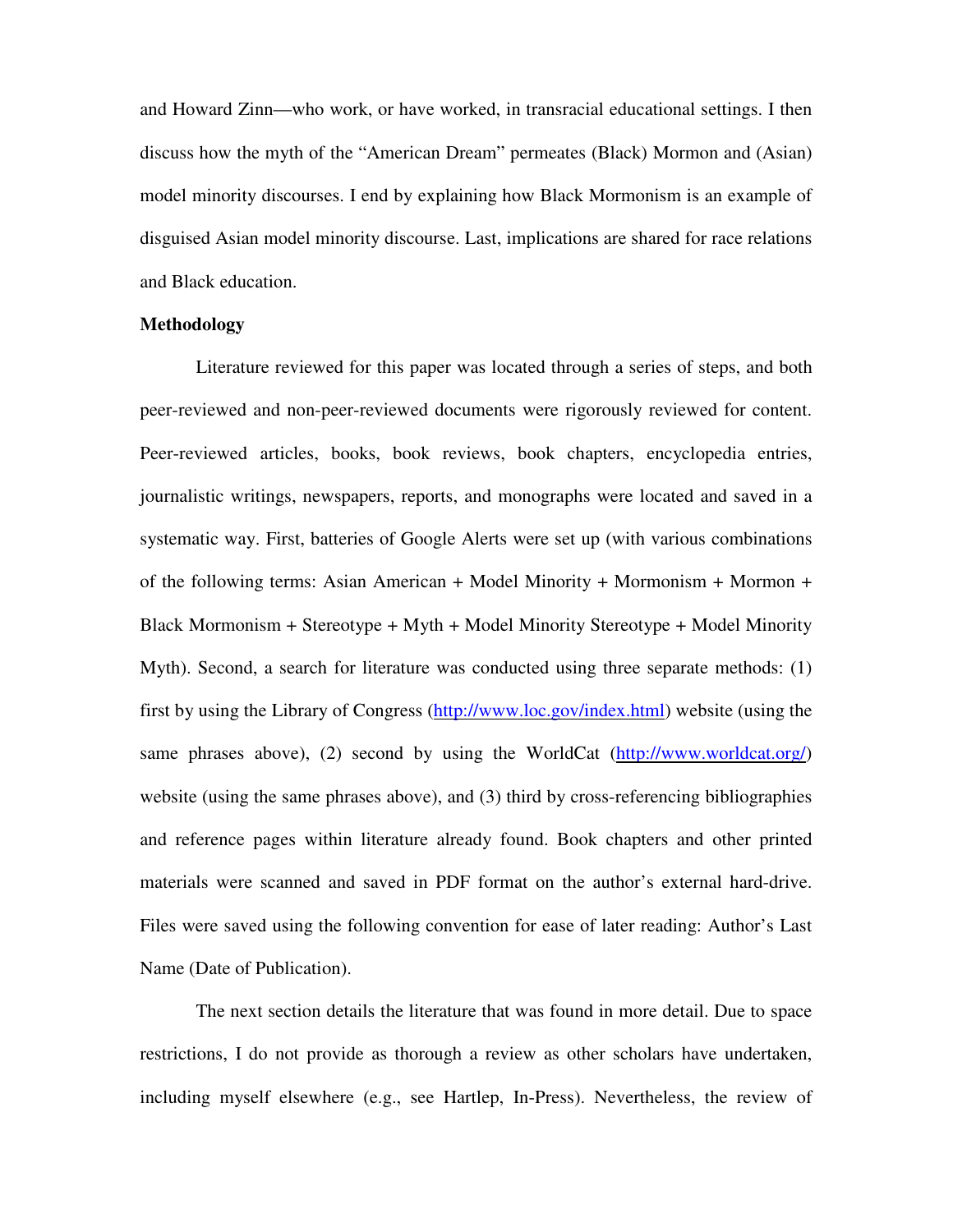previous literature is comprehensive enough to situate and contextualize the present paper.

# **Previous Literature on the Model Minority Stereotype**

 In order for readers to understand the notion that Black Mormonism serves as an example of model minority discourse, a review of the literature on the *model minority* is necessary. To begin, some scholars have labeled the model minority to be a *myth* (e.g., see Chou & Feagin, 2010), while others have labeled it a *stereotype* (e.g., see Lee, 1996). In this paper I intentionally use the term "model minority" *stereotype* in order to center the negative aspects of this hyperbolic characterization of Asians.

# **Origins of the Stereotype**

The genesis of the model minority stereotype can be traced to William Petersen's (1966) *New York Times Magazine* article, "Success Story: Japanese American Style." In this highly cited article, Petersen pointed out how the Japanese were doing extremely well, unlike Blacks, in America. Petersen's article fed the public's understanding that Asians (Japanese) in America were "model minorities" worthy of emulation. The quintessential qualities of a model minority are the following: apolitical orientation to life, working hard, not questioning the established order, and assimilating into middleclass culture. The Japanese were successful at doing all of this, while Blacks were not, leading to the latter's stigmatization.

Therefore, many model minority scholars contend that the model minority discourse served as a rhetorical—social, political, and educational—device used to divide and conquer Blacks and Asians (as well as other non-White minorities) while maintaining the *status quos*. Particularly, the stereotype of model minority is perceived to be a 20th Century or Cold War creation (e.g., see Lee, 2010). Due to strong international pressure,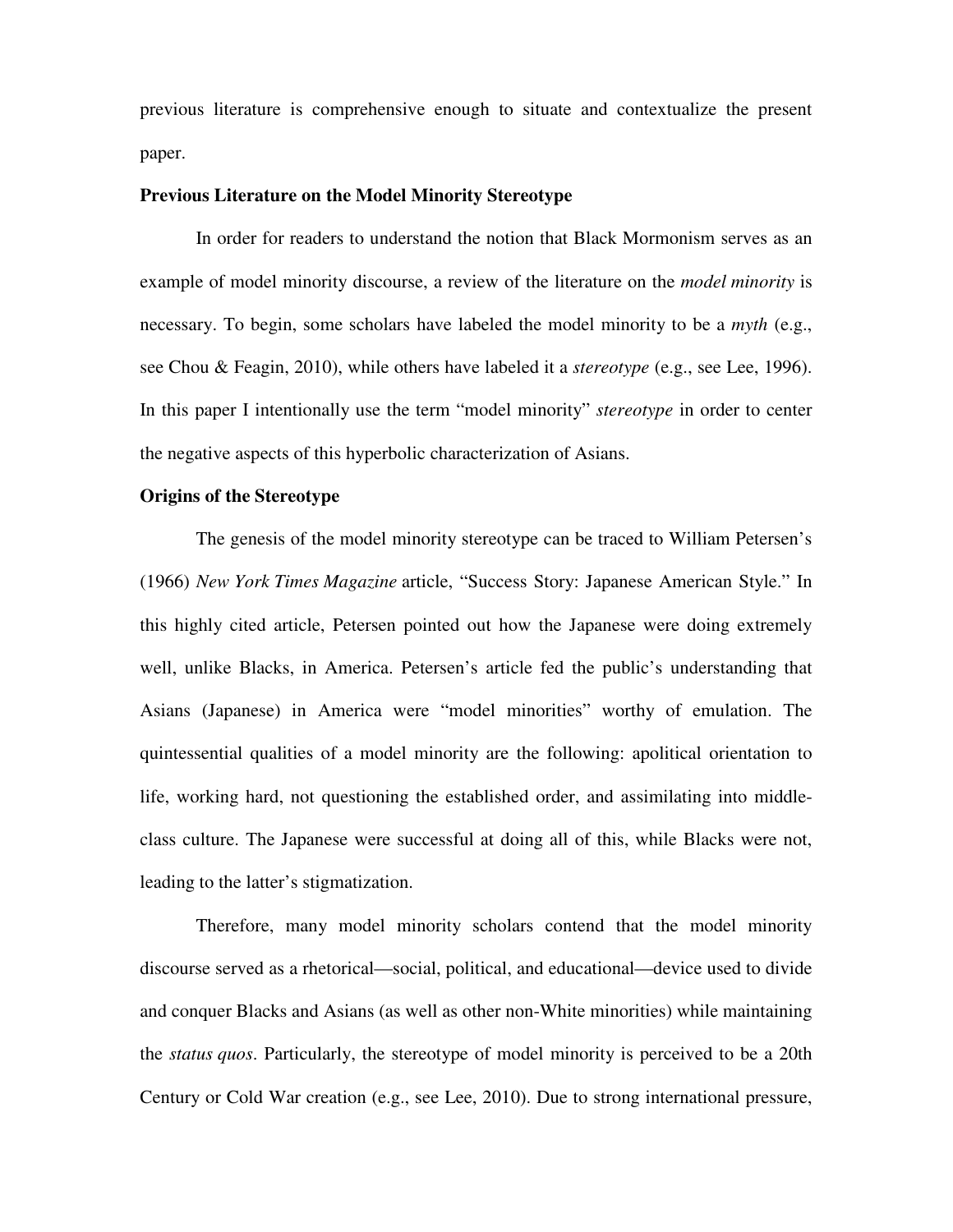the United States needed to convince foreign countries, as well as itself, that it was not racist, but a democracy wherein anyone, regardless of race, could achieve the "American Dream." The American Dream is the "master script" (Swartz, 1992) or the "majoritarian stock story" (Noblit & Jay, 2010) that the model minority discourse supports.

# **Trends in the Literature**

 Indeed, the model minority stereotype is something that many scholars have written about (see Table 1). Although it is now over five decades old, the model minority stereotype continues to gain considerable academic attention. Evidence of this increased attention can be seen in the frequency of writings on the topic. Table 1 below highlights the numbers of writings on the model minority stereotype by the decade, beginning during the 1960s. It is clear that the model minority stereotype is a sociological phenomenon that continues to increase in academic appeal.

| <b>Decade</b> | <b>Number of Writings</b> |
|---------------|---------------------------|
| 1960s         | 2                         |
| 1970s         | 6                         |
| 1980s         | 28                        |
| 1990s         | 53                        |
| 2000s         | 151                       |
| <b>Total</b>  | 240                       |

**Table 1.** *Frequency of Model Minority Stereotype Writings* 

#### **Major Themes Found Within the Literature**

After reading the 240 model minority documents, I found that some clear themes emerged. The following are salient themes codified within Asian model minority discourse: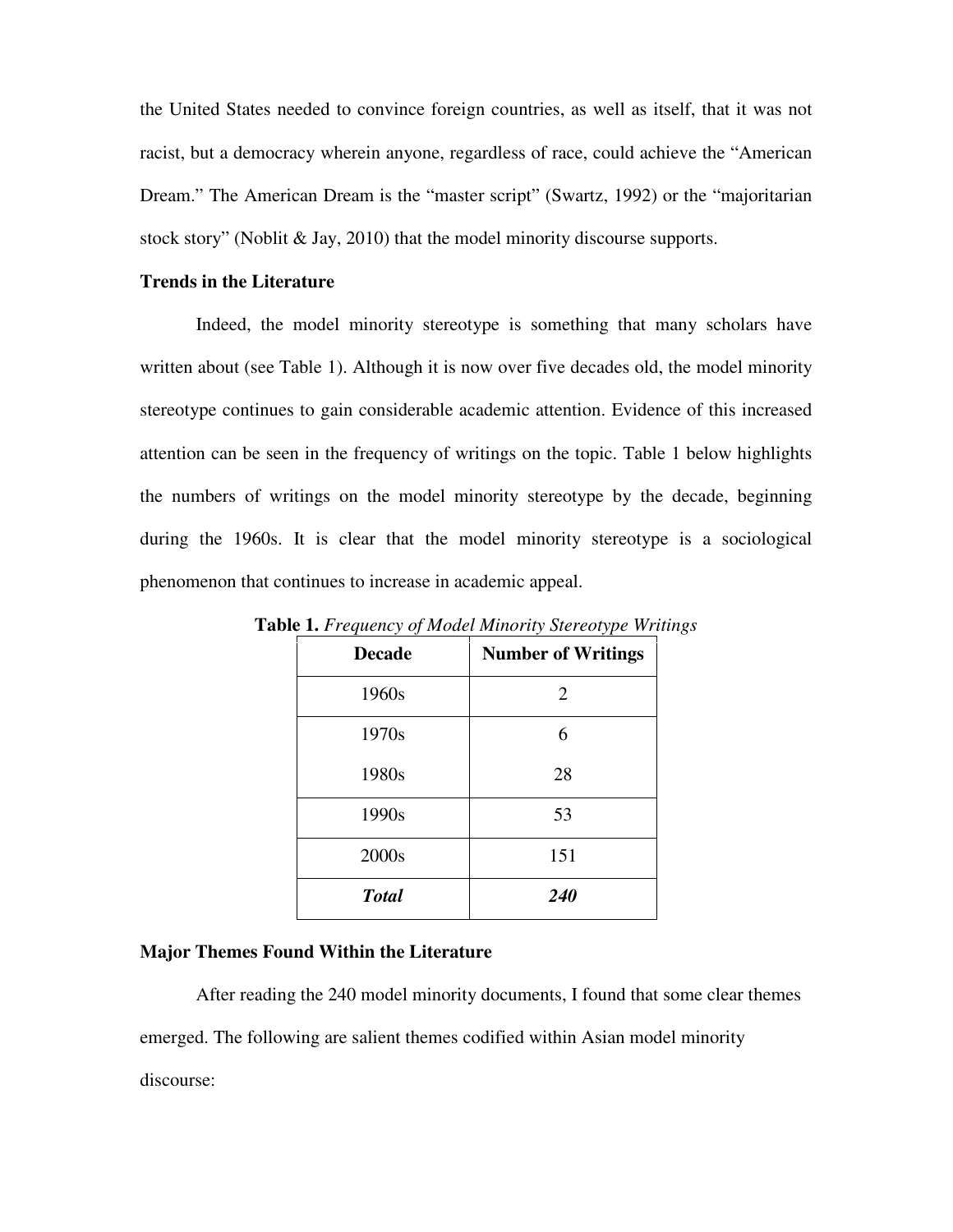- **1.** *Critiquing Colorblindness.* Much of the literature attempts to dispel the notion of colorblindness.
- **2.** *Countering Meritocracy.* At times an analog to colorblindness, many writings attempt to problematize the so-called American meritocracy that often ignores the plight of Asians in America.
- **3.** *Demystifying Asian Exceptionalism.* Much literature on the model minority stereotype understands that applauding Asian Americans for their exceptionalism leads to the suppression of other oppressed non-White minorities.
- **4.** *Uncovering Divide and Conquer Stratagem.* Many writings conclude the model minority stereotype is a "wedge" used to maintain White supremacy. Maintenance comes in various forms, but by and large, the model minority stereotype is predictable since it focuses on the individual while glossing over structural issues.
- **5.** *Problematizing Homogenization.* The vast majority of the literature discusses the fact that Asian Americans are a heterogeneous population that follows a bimodal distribution.
- **6.** *Unmasking the Yellow Peril .* The Yellow Peril is a parallel phenomenon (stereotype) when compared to and contrasted with the model minority stereotype.

#### **Leading Scholars in the Field**

Although many scholars have dedicated their careers to demystifying the model minority stereotype, a thorough and judicious analysis of the literature—consisting of over 240 documents—reveals that Stacey Lee, a professor of Educational Foundations at the University of Wisconsin-Madison, should be considered the nation's foremost model minority scholar. Lee has written many articles (e.g., see (Lee, 1994, 2001; Ngo & Lee,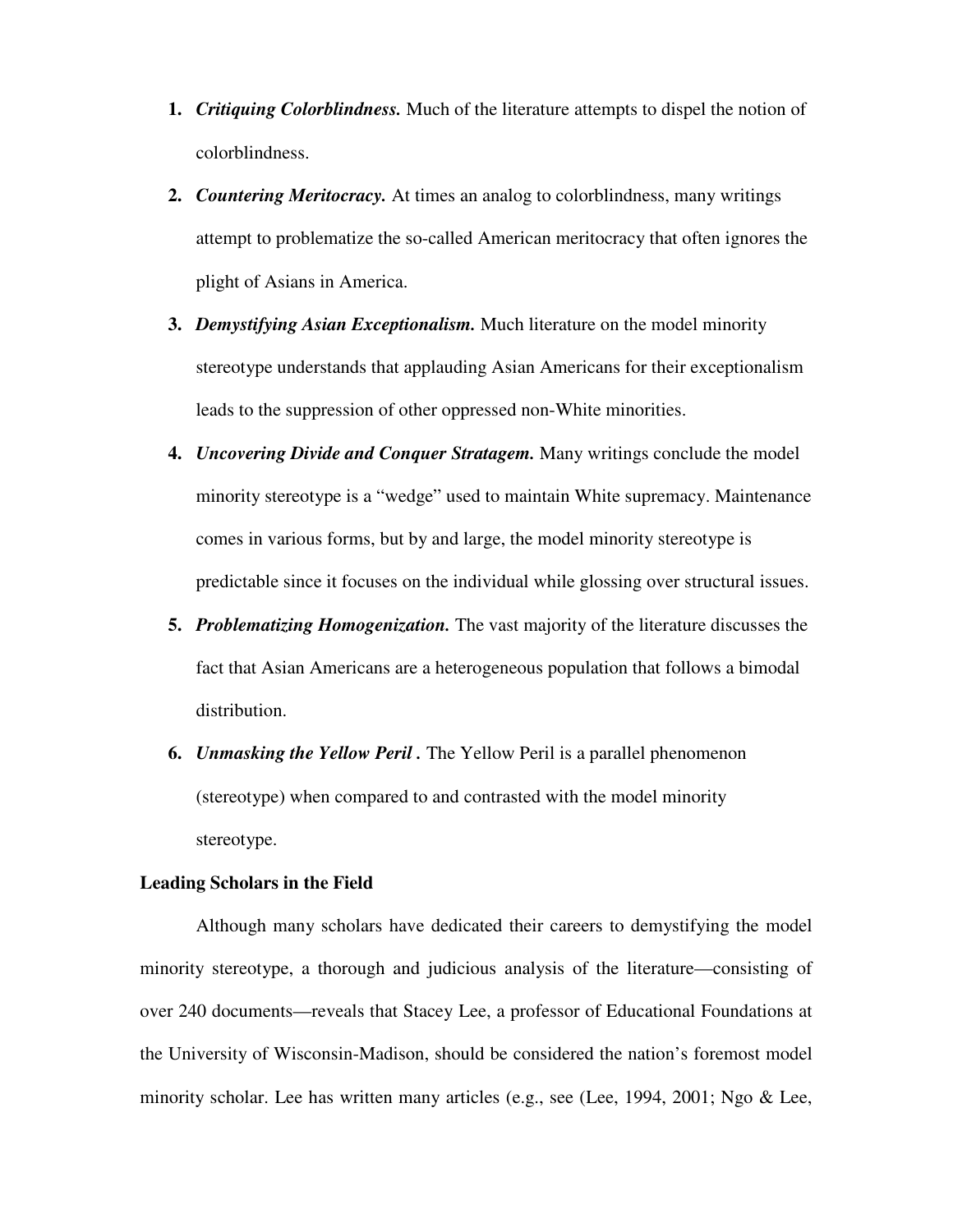2007), books (Lee, 1996, 2005, 2009), and book chapters (Lee, 2003, 2007; Lee, Wong, & Alvarez, 2009; Park & Lee, 2010) on this topic. Her research indicates—and most model minority scholars would agree—that the American Dream inures through the model minority stereotype. Another well-respected Asian American model minority research scholar is Frank Wu (e.g., see Wang & Wu, 1996; Wu, 2012), who is discussed in the subsequent section.

#### **Transracial Teaching: Teachers who Disrupt Racial Congruent Politics**

 *Frank Wu,* a Chinese American man, is currently the William B. Lockhart Professor of Law and Chancellor and Dean at the University of California Hastings College of the Law. Worth mentioning, he is the first Asian American professor to teach at Howard Law School, as well as the first Asian American to serve as dean of Wayne State University Law School in Detroit, Michigan. Wu is best known for his book *Yellow: Race in America Beyond Black and White.*

*Cornel West,* a Black man, is recently retired from Princeton University, where he was both a Professor and Director of the Center for African American Studies. Dr. West also previously taught at the Union Theological Seminary in New York. With degrees from Harvard, Yale, and Princeton University, he has not only received an Ivy League education, he has taught in what can only be labeled "Lily White" institutions of higher education.

When I chanced to meet Dr. West at the University of Wisconsin-Milwaukee, an "Urban 13" public university where I completed my doctoral studies, I asked him the following question after his lecture: "Professor West, as an African American who teaches at an Ivy League University, how do you reconcile your race and White racism, especially given what Princeton historically and contemporarily represents for folks of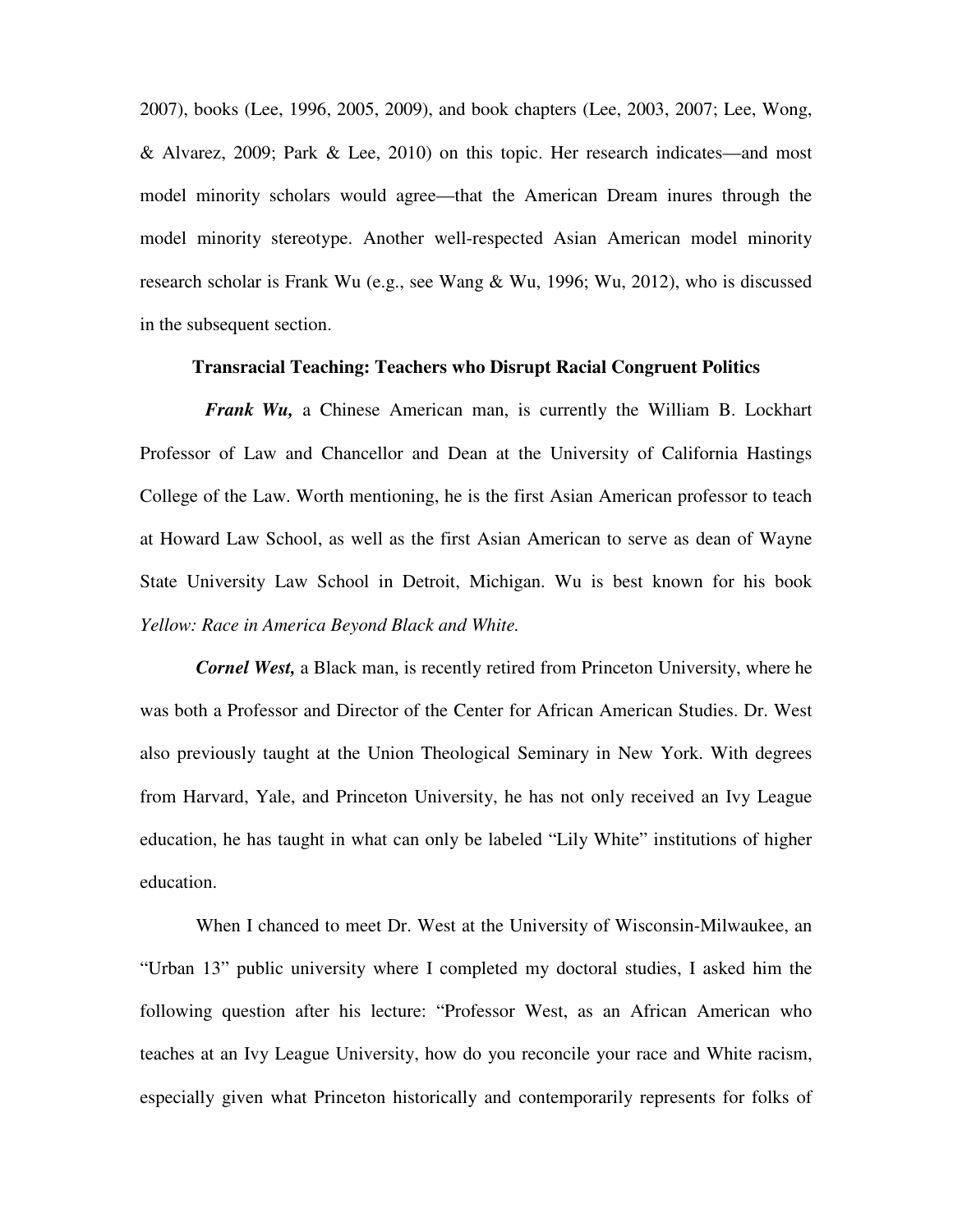color?" Before responding he sighed, and said that my question was a great one to ask. After a momentary pause, he responded by indicating that he had to always tell the truth to his students, many who are privileged, and to consistently recommit himself to the struggle for Civil Rights. My question was as salient as it was provocative given Dr. West's race and Ivy League institutions' "possessive investment in Whiteness" (Lipsitz, 1998).

*Howard Zinn* passed away on January 27, 2010. Prior to his death, he was a professor of political science at Boston University. Zinn also was professor of history at Spelman College in Atlanta from 1956 to 1963. Spelman, an HBCU, is a four-year liberal arts women's college located in Atlanta, Georgia. Alice Walker, Pulitzer Prize-winning novelist of *The Color Purple* met Zinn when she was a student at Spelman. Walker (2010) had this to say about Zinn:

I was Howard's student for only a semester, but in fact, I have learned from him all my life. His way with resistance: steady, persistent, impersonal, often with humor, is a teaching I cherish. Whenever I've been arrested, I've thought of him. I see policemen as victims of the very system they're hired to defend, as I know he did. I see soldiers in the same way. In some ways, Howie was an extension of my father, whom he never met. My father was also an activist as a young man and was one of the first black men unconnected to white ancestry or power to vote in our backwoods county; he had to pass by three white men holding shotguns in order to do this.

#### **The American Dream: Mormon and Model Minority Stereotypic Discourse**

 Mormon discourse, like model minority stereotypic discourse, highlights a nonmainstream group's success, hard work, loyalty, humility, and frugality, thereby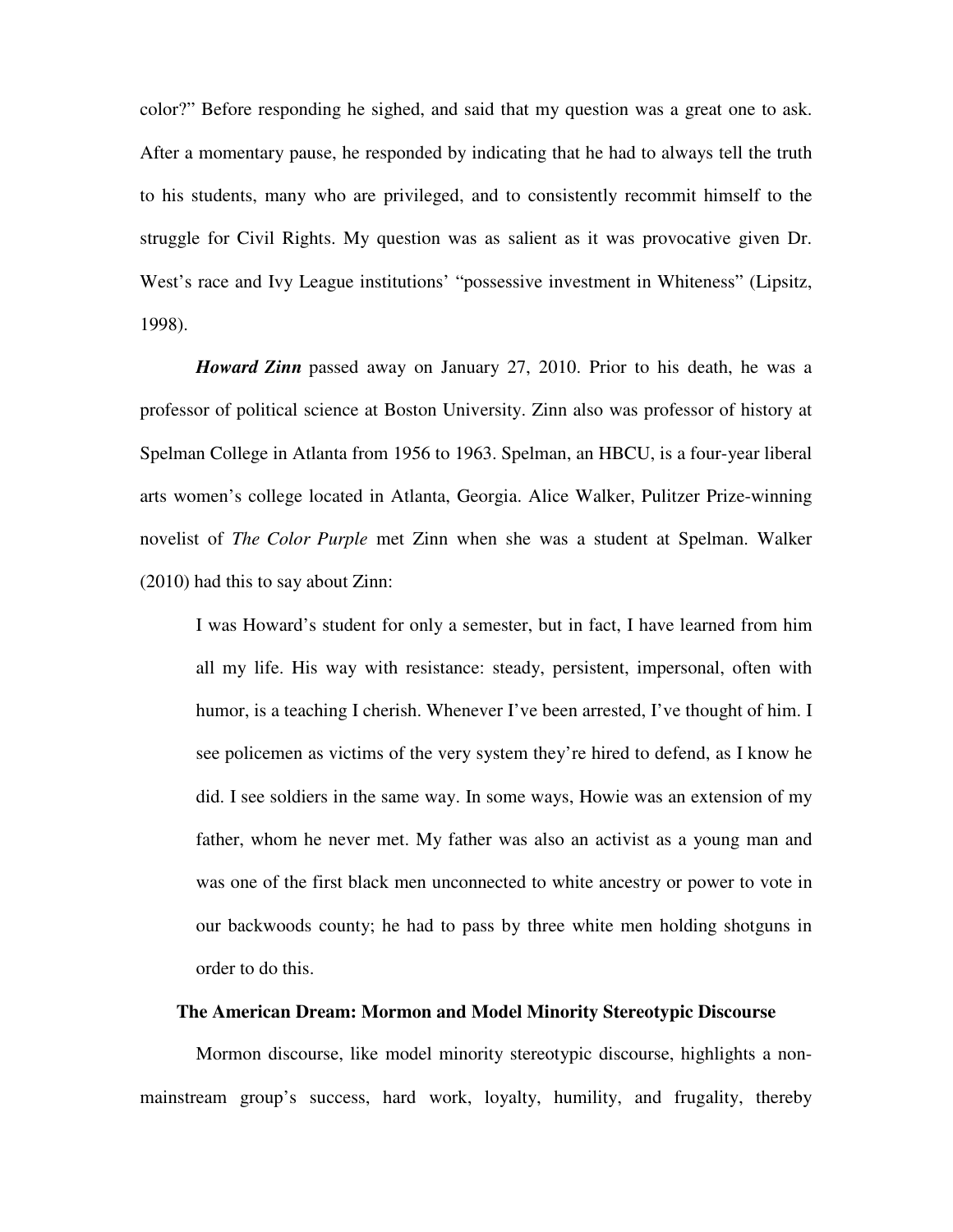indirectly demonizing a non-representative, or out-group. Both discourses—Black Mormonism and Asian model minority—can be summarized as embodiments of the American Dream, or the idea that with enough hard work anyone can become successful in the United States, the land of "opportunity." Rodman's (1977) "The Mormons From Poverty and Persecution to Prosperity and Power" and *U.S. News & World Report's* (1966) "A Church in the News: Story of Mormon Success" both signify such symbolism in their titles, reifying, reinforcing, and replaying the Horatio Alger Myth into the general public's consciousness.

However, both discourses—Mormonism and model minority—are not as positive as they may appear to be at first blush (Poon-McBrayer, 2011; Tayag, 2011). Hamilton's (1952) "Those Amazing Mormons," Chen and Yorgason's (1999) "'Those Amazing Mormons': The Media's Construction of Latter-day Saints as a Model Minority," and Chen's (2004) *Mormon and Asian American Model Minority Discourses in News and Popular Magazines* recognize how the model minority discourse and the Mormon discourse are similar in their intent and purpose: to divide and conquer non-mainstream minority groups. The model minority discourse is one of "pariah-turned-paragon" seen in their transformation from a yellow menace to a model minority (Kawai, 2005; Shim, 1998), while the discourse of Mormonism is one that could be described as "satyr-turnedsaint" seen in their successful rise from religious persecution to religious prominence and prosperity (Shipps, 1973).

 The American Dream operates as a mythic message in which both discourses persist. The Mormon and model minority stereotypic discourses are pernicious since they overemphasize ascendance and attainment, ignoring their racist underpinnings. Both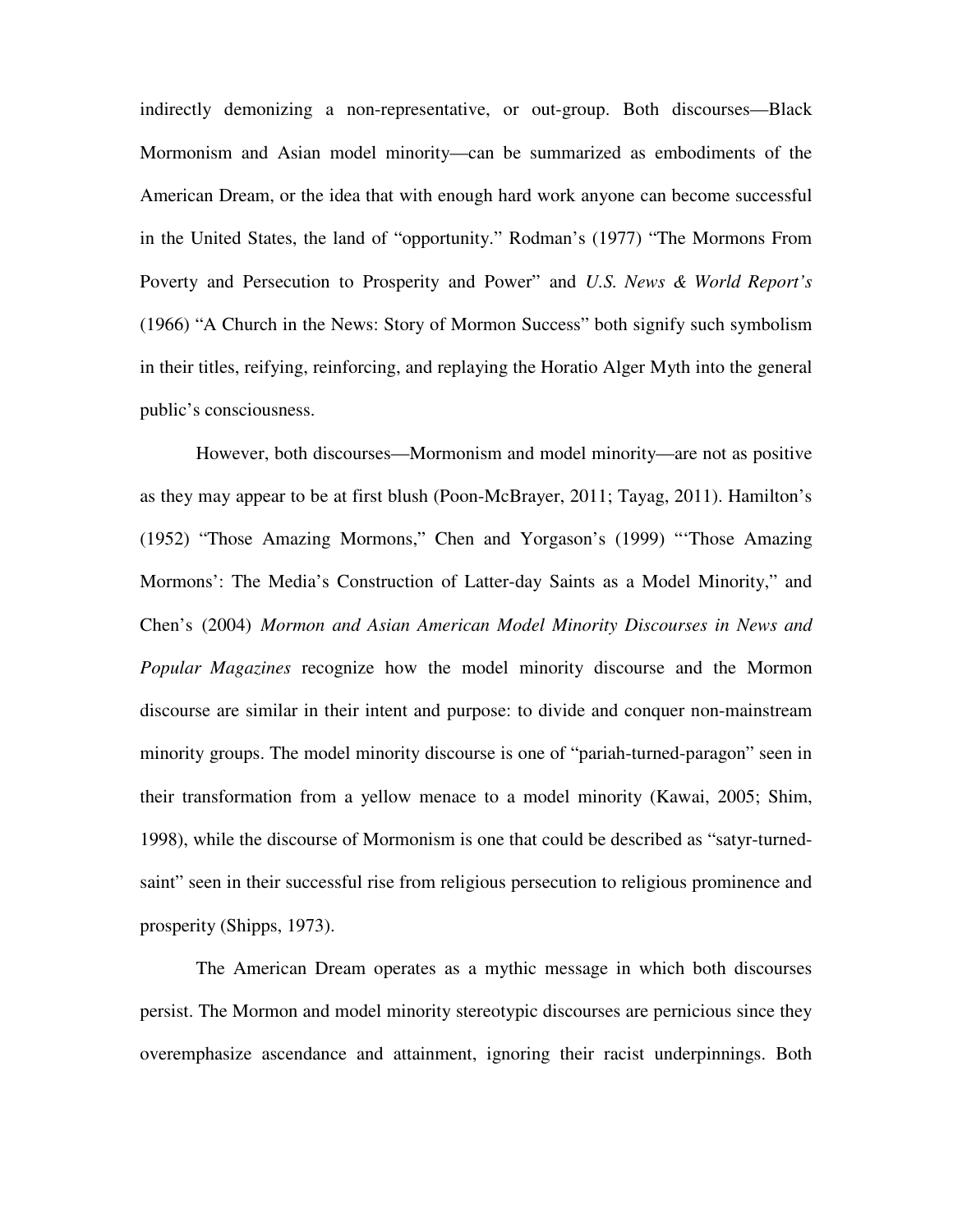discourses hinder race relations and Black education since they reinforce the message that "with enough hard work, anyone can make it, despite his/her race or religion."

 "With-enough-hard-work-anyone-can-make-it" is a truism that many Americans buy into. However, research indicates that for Black students, the American Dream is more fable than factual (Kunjufu, 1983, 2002, 2005, 2006). Indeed, data supports the fact that Black students are at greatly increased risk of becoming imprisoned (Alexander, 2010) compared to White students, exactly what the "White architects of Black education" want (Watkins, 2001).

# **Black Mormonism as an Example of Model Minority Discourse**

Black educators are concerned with meeting the needs of Black students (King, 2005; Siddle-Walker, 2005). Their desire is laudable. But Black educators should also be concerned with the model minority discourse. Blacks are demonized whenever comparisons are made to Asian ("honorary" White) American students. For instance, when educational affirmative action is discussed, Blacks are often considered under qualified receivers of handouts that they do not deserve (Lee, 2008). Neoliberals use the term *reverse discrimination* to mollify the facts of affirmative action and diversification programs since the truth hurts: White females are actually the largest beneficiaries of affirmative action (Katznelson, 2005).

Moreover, many conservatives would like Asians in America to believe that affirmative action programs harm them individually and collectively. These individuals claim that Asians would be best served using meritocratic—or colorblind—college admissions, and have constructed the term "negative action"—the notion that at some elite colleges and universities, Asian Americans applicants are less likely to be admitted than equally qualified White applicants (Kidder, 2006). The idea that Asian American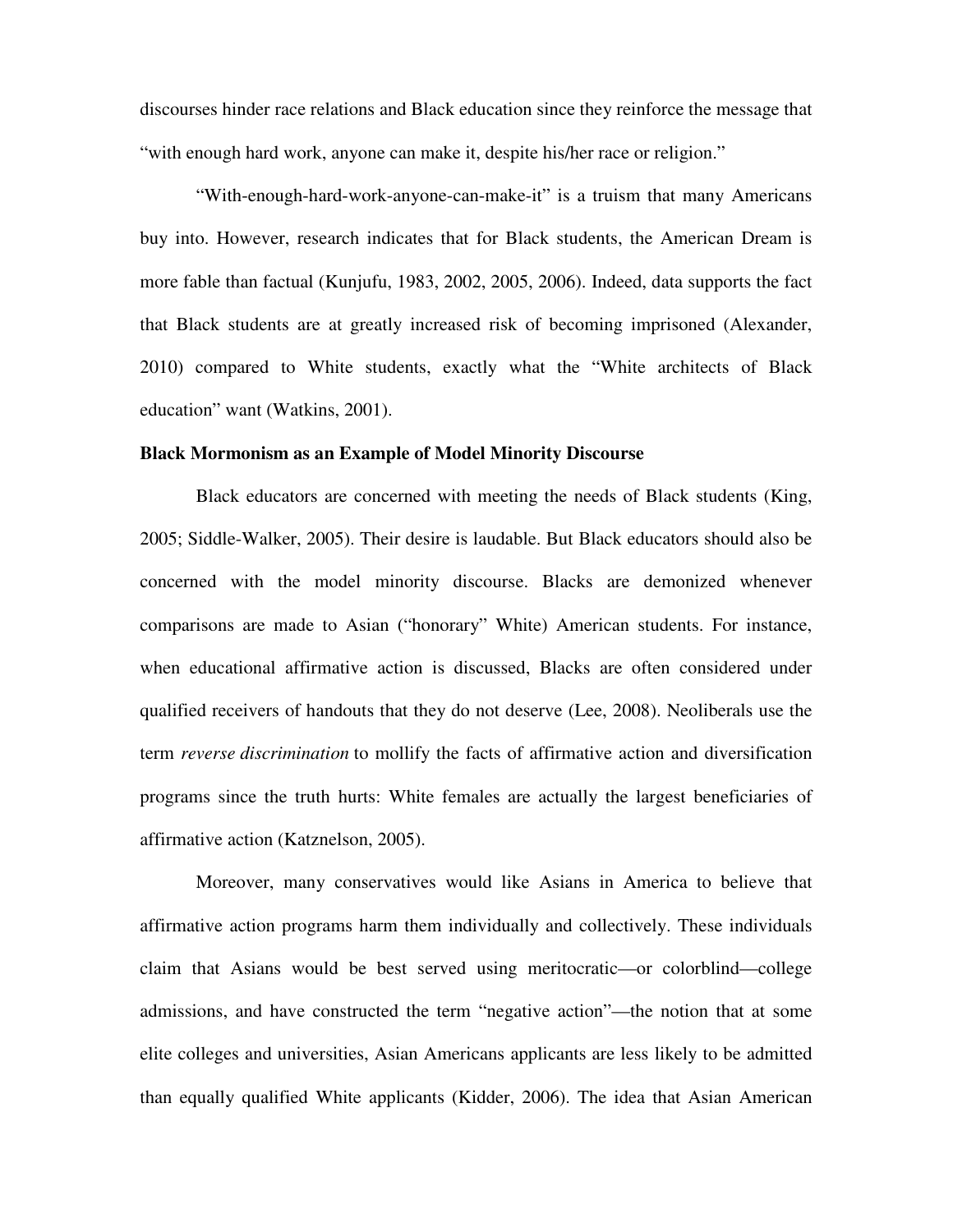college applicants are held to higher standards than other applicants has been written about by many people (e.g., see Nakanishi, 1989; Robles, 2006; Takagi, 1992). The implications are serious for affirmative action (college admissions) as well as race relations and education (Hartlep, Ecker, Miller, & Whitmore, In-Press).

# **Implications for Race Relations and Education**

This paper has highlighted several implications for race relation work and education. The first pertains to the idea of a *coalitional politics*. Asians and Blacks must work in tandem in order to refute the model minority characterization—both Black Mormonism and Asian model minority stereotype (Hayes & Hartlep, In-Press). The model minority stereotypic discourse is harmful to Black education given that it seeks to divide and conquer Blacks and Asians. One salient example of this divide and conquer strategy can be seen in how affirmative action is framed by neoliberal educationalists.

Second, given that model minority scholarship has mushroomed in the 2000s (there are more writings in the 2000s than in the four previous decades combined; see Table 1), race relation scholars must develop *avant-garde* ways to discuss how the model minority stereotype is interconnected with Black Mormonism. Minority status can be in terms of race, ethnicity, religion, and/or spirituality; thus, Black Mormonism should be examined by race (relations) scholars as well as by educational and spiritual sociologists in future research.

 The model minority stereotypic discourse implies Asian success, but the eligibility is based on an ethno-racial and socio-political agenda that is meritocratic and colorblind. Blacks have historically been ineligible to be model minorities given their race. They have also been unable to be formally recognized as priests within the Mormon Church. Given that some critical scholars (such as critical race theorists) might contend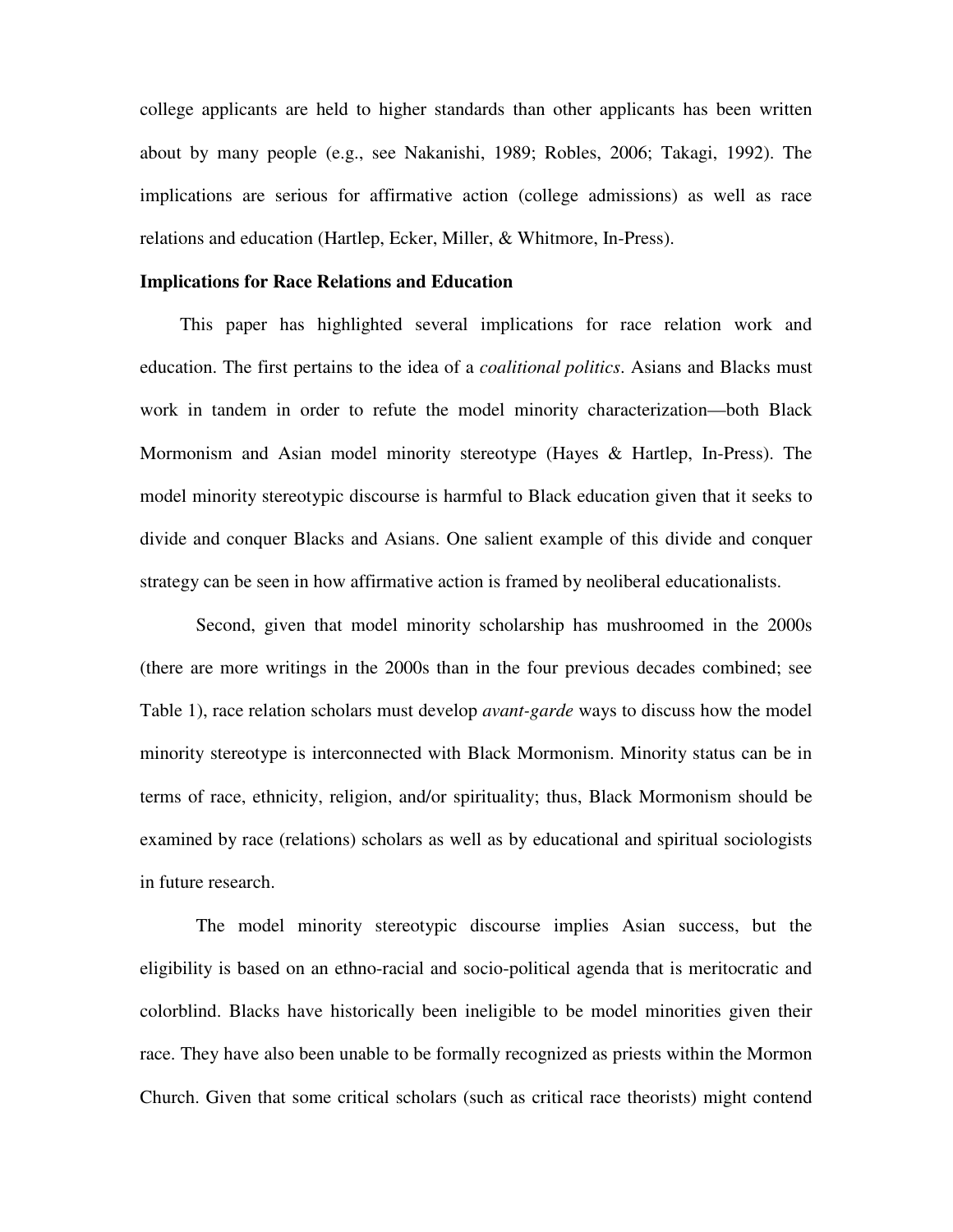that both the foundations of education and of the Mormon Church are racist, Blacks may begin to be skeptical about the Mormon Church's ideological position that historically maintained that Blacks were inferior. Blacks may also take issue with the Asian model minority stereotype, which indirectly implies Black inferiority as well.

Furthermore, the fact that selected "darker-skinned" Southeast Asians (e.g., Polynesians) have been allowed to enter the priesthood within the Mormon Church when lighter-skinned Blacks have not been able to should be sufficient evidence that both the "pariah-turned-paragon" (Asian model minority discourse) and the "satyr-turned-saint" (Black Mormon discourse) are internally illogical as well as inconsistent. Black Mormon economic and religious exceptionalism should now be readily seen and dismissed as an example of the model minority discourse. The model minority stereotype stifles race relation scholars and educationalists from doing the meaningful work that is necessary to demystify not only the "American Dream" myth but also the notion that education is the "great equalizer" (Mann, 1848). Both discourses—Black Mormonism and the Asian model minority—have nothing to do with achievement and ascendance, and everything to do with *status quo* and *modus operandi* maintenance. As a result, there are implications that Black education should consider:

**1.** *Building Coalitional Politics.* Both discourses are deceptive due to the fact that they deliberately avoid issues of race by emphasizing so-called merit, industry, and effort. The salience of the model minority stereotype and its discouragement of Black students should cause Blacks and Asians to form coalitions and politicize the conquer elements contained within both discourses. Blacks in America have a history of oppositional and confrontational politics, while Asians in America possess a critical mass (their growing population) and socioeconomic capital (Magazine Publishers of America,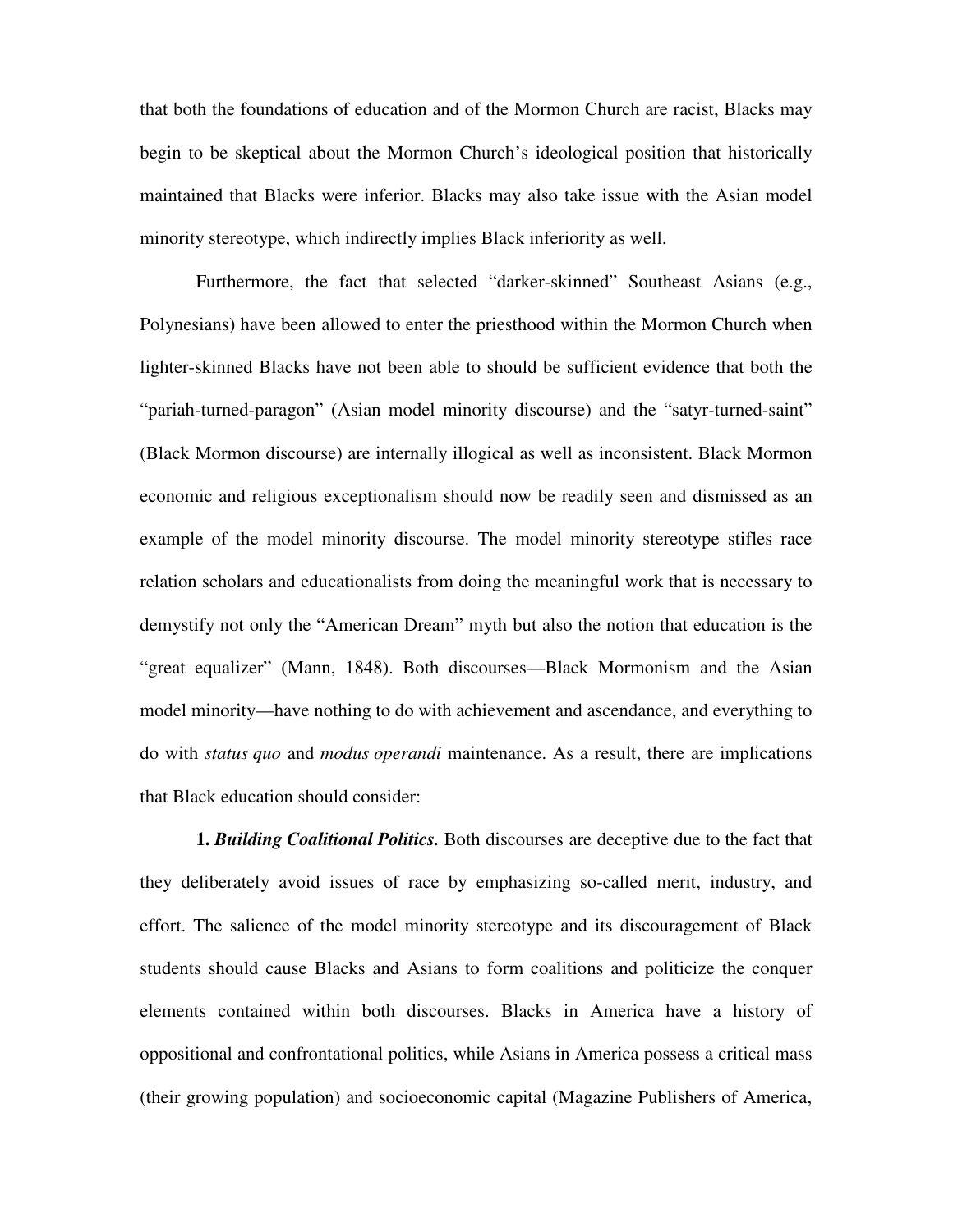2004). By joining forces, Blacks and Asians in America might be able to radically impact educational and social policy.

**2.** *Counter-Narrating Reality.* Both discourses also control the message or "metanarrative." In other words, the majoritarian stock stories narrowly define and evaluate success. Counter-storytelling or counter-narration are seldom used as tools to question the validity—or the mendacity—of the model minority and/or Black Mormonism discourses (e.g., Solórzano & Yosso, 2002). One very powerful example of Black Mormon counter-narration is found in Smith's (2011) "BYU's Troubling Honor Code Pattern" story which was published in *The Chicago Tribune*.

By pushing back against colorblindness and supposed fairness, Smith (2011) effectively counter-narrated the notion that the rules and regulations for Brigham Young University (BYU) athletes were in fact colorblind and unbiased. If race did not matter, why did Black student athletes at BYU face harsher and longer punishments for their offthe-field infractions (honor code violations) compared to White athletes? Indeed, critical race theory's tenet of counter-storytelling is powerful and effective when it comes to "race and sport" (e.g., see Hylton, 2009). Smith's (2011) counter-story highlighted the racial profiling at BYU that is endemic in modern racism, which made it so effective. Smith (2011) wrote the following in his scathing news story:

Since 1993, at least 70 athletes have been suspended, dismissed, put on probation or forced to withdraw from their respective teams or the school for honor code violations. Fifty-four of these athletes, nearly 80 percent, are people of color. Forty-one, or almost 60 percent, are black men. A clear pattern of conduct has been established for athletes of color, who make up a mere 23 percent of all athletes, according to the university. (para 2)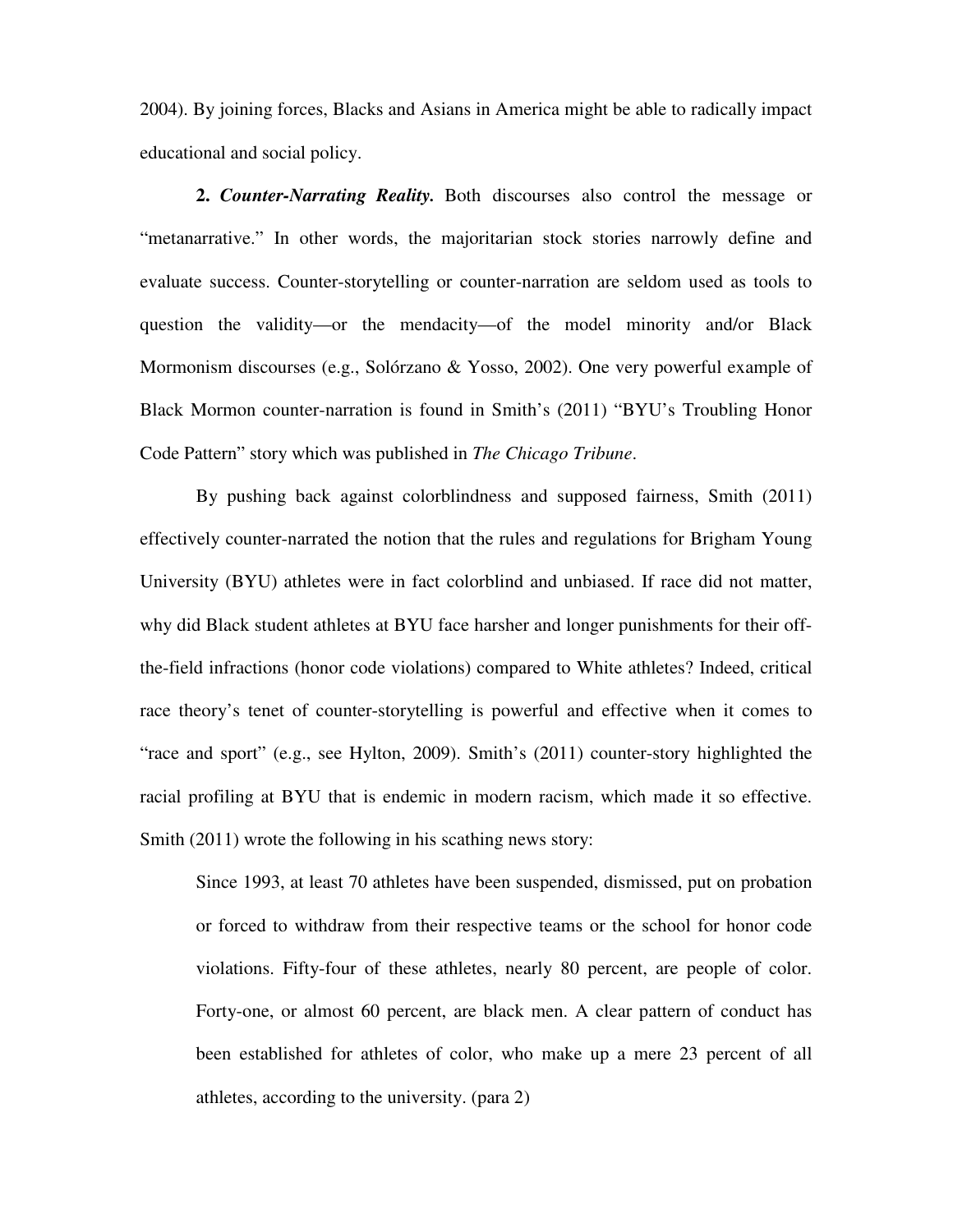I contend that by centering "just the facts"—in this case the statistics—counternarration forces readers to question their own ideologies and preconceived ideas. As a result of counter-narration, people' biases are left rattled and unsettled. Only when this dissonance occurs—when the familiar becomes unfamiliar and the normal abnormal—do I believe that dogma and ideology can become pliable enough to be altered for the better. Counter-narration is a strategy that can be used when examining the discourses of Black Mormonism (Smith, 2004) and the Asian model minority.

# **Conclusion**

Indelibly, the confluence of race relations and religion is something American society has been forced to recognize and engage with. Barack Obama, the first Black U.S. President, and Mitt Romney, a well-known and highly visible Mormon (Riess, 2011), are now vying to be the next leader of the "Free World." We have no choice but for race relations and religion to be placed on center stage. Both the racial (Obama) and the religious (Romney) representative embody the same type of "American Dream" discourse: Romney, a "rags-to-riches" Mormon, and Obama, a "pull-himself-up-by-theboot-straps" Black man who became (1) the first Black President of the Harvard Law Review, and (2) the first U.S. President to be awarded a Nobel Peace Prize during his first year in office. This paper's epigraph, the quotation from Chang—"Statistics are like a bikini. What they reveal is suggestive, but what they conceal is vital"—is helpful for understanding how Black Mormonism can be seen an example of model minority discourse: both discourses are suggestive of success, but what they conceal (White supremacy) is vital for the continuation and credibility of the "American Dream."

# **References**

A Church in the News: Story of Mormon Success. (1966, September 26). *U.S. News &*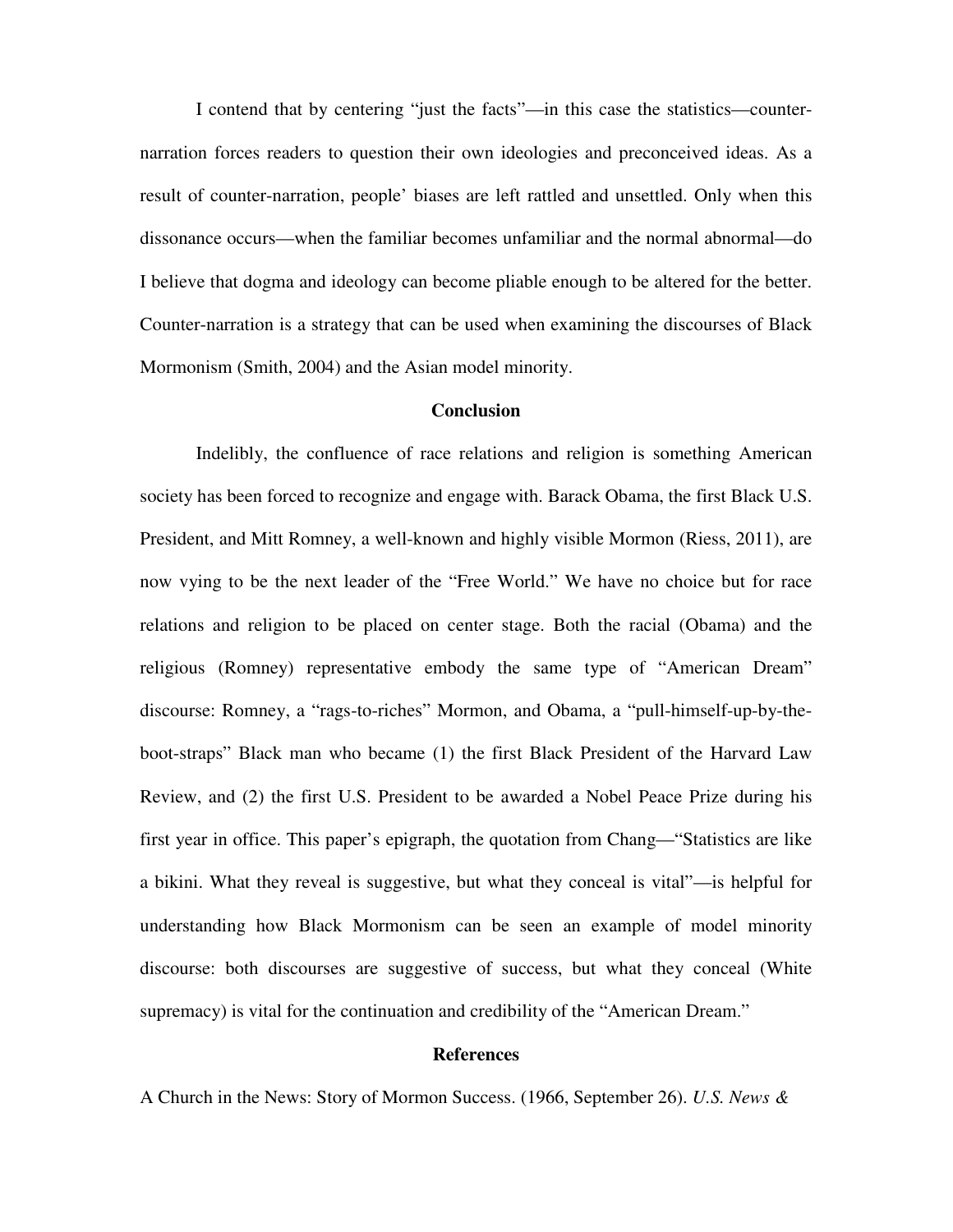*World Report, 61,* 90-92.

- Alexander, M. (2010). *The New Jim Crow: Mass Incarceration in the Age of Colorblindness*. New York, NY: New Press.
- Chang, C. (1998). Streets of Gold: The Myth of the Model Minority. In G. Colombo, R. Cullen, & B. Lisle (Eds.), *Rereading America: Cultural Contexts for Critical Thinking and Writing* (4th ed.) (pp. 366-375). Boston, MA: Bedford Books.
- Chen, C. H. (2004). *Mormon and Asian American Model Minority Discourses in News and Popular Magazines*. Lewiston, NY: Edwin Mellen Press.
- Chen, C. H., & Yorgason, E. (1999). "Those Amazing Mormons": The Media's Construction of Latter-Day Saints as a Model Minority. *Dialogue: A Journal of Mormon Thought, 32*(2), 107-128.
- Chou, R., & Feagin, J. R. (2008). *The Myth of the Model Minority: Asian Americans Facing Racism.* Boulder, CO: Paradigm Publishers.
- Hamilton, A. (1952). Those Amazing Mormons. *Coronet,* 26-30.
- Hartlep, N. D., Ecker, M. M., Miller, D. D., & Whitmore, K. E. (In-Press). Asian Pacific American College Freshmen: Attitudes Toward The Abolishment of Affirmative Action in College Admissions. *Critical Questions in Education.*
- Hartlep, N. D. (In-Press). *The Model Minority Stereotype: Demystifying Asian American Success.* Charlotte, NC: Information Age Publishing.
- Hayes, C., & Hartlep, N. D. (In-Press). *Unhooking From Whiteness: The Key To Dismantling Racism in the United States.* Boston, MA: Sense Publishers.
- Hattori, T. (1999). Model Minority Discourse and Asian American Jouis-Sense. *Differences: A Journal of Feminist Cultural Studies, 11*(2), 228-247.
- Hylton, K. (2009). *'Race' and Sport: Critical Race Theory*. London, UK: Routledge.
- Kaba, A. (2008). Race, Gender and Progress: Are Black American Women the New Model Minority? *Journal of African American Studies, 12*(4), 309-335.
- Katznelson, I. (2005). *When Affirmative Action Was White: An Untold History of Racial Inequality in Twentieth-Century America*. New York, NY: W.W. Norton.
- Kawai, Y. (2005). Stereotyping Asian Americans: The Dialectic of the Model Minority and Yellow Peril. *Howard Journal of Communications, 16*(2), 109-130.

Kidder, W. C. (2006). Negative Action Versus Affirmative Action: Asian Pacific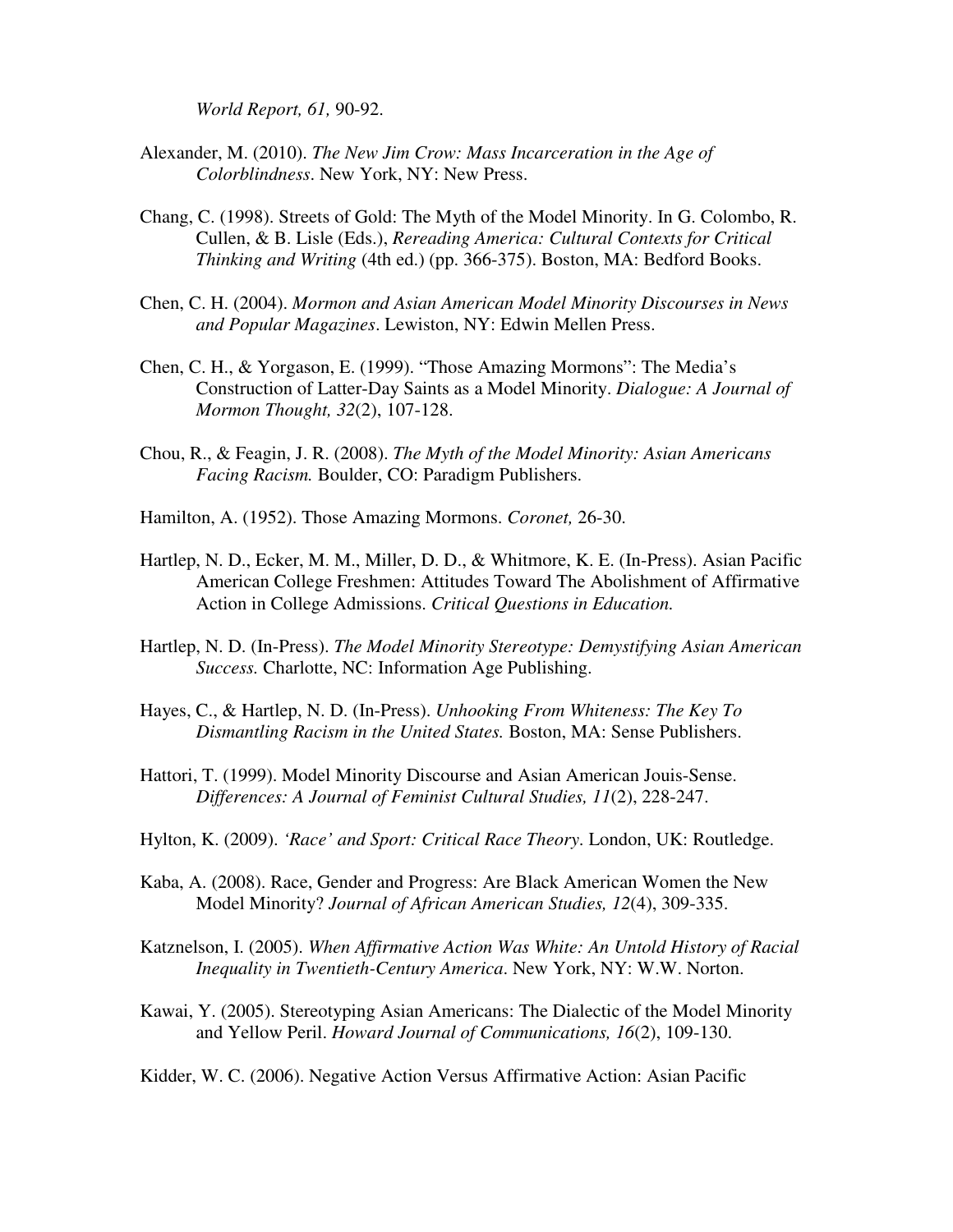Americans Are Still Caught in the Crossfire. *Michigan Journal of Race & Law, 11*(2), 605-624.

- King, J. E. (Ed.). (2005). *Black Education: A Transformative Research and Action Agenda for the New Century.* Mahwah, NJ: Erlbaum.
- Kunjufu, J. (1983). *Countering the Conspiracy to Destroy Black Boys*. Chicago, IL: Afro-Am Pub. Co.
- Kunjufu, J. (2002). *Black Students-Middle Class Teachers*. Chicago, IL: African American Images.
- Kunjufu, J. (2005). *Keeping Black Boys Out of Special Education*. Chicago, IL: African American Images.
- Kunjufu, J. (2006). *An African Centered Response to Ruby Payne's Poverty Theory*. Chicago, IL: African American Images.
- Lee, R. G. (2010). The Cold War Origins of the Model Minority Myth. In J. Y.-S. Wu & T. C. Chen (Eds.), *Asian American Studies Now: A Critical Reader* (pp. 256-271). New Brunswick, NJ: Rutgers University Press.
- Lee, S. J. (2009). *Unraveling the "Model Minority" Stereotype: Listening to Asian American Youth* (2nd ed.). New York, NY: Teachers College Press.
- Lee, S. J. (2007). The Truth and Myth of the Model Minority: The Case of Hmong Americans. In S. J. Paik & H. J. Walberg (Eds.), *Narrowing the Achievement Gap: Strategies for Educating Latino, Black, and Asian Students (pp. 171-184).* New York, NY: Springer.
- Lee, S. J. (2005). *Up Against Whiteness: Race, School, and Immigrant Youth.* New York, NY: Teachers College Press.
- Lee, S. J. (2003). Model Minorities and Perpetual Foreigners: The Impact of Stereotyping on Asian American Students. In M. Sadowski (Ed.), *Adolescents at School: Perspectives on Youth, Identity, and Education (pp. 41-49). Cambridge, MA:* Harvard Education Press.
- Lee, S. J. (2001). More than "Model Minorities" or "Delinquents": A Look at Hmong Americans High School Students. *Harvard Educational Review, 71*(3), 505-528.
- Lee, S. J. (1996). *Unraveling the "Model Minority" Stereotype: Listening to Asian American Youth.* New York, NY: Teachers College Press.
- Lee, S. J. (1994). Behind the Model-Minority Stereotype: Voices of High- and Low-Achieving Asian American Students. *Anthropology & Education Quarterly, 25*(4), 413-429.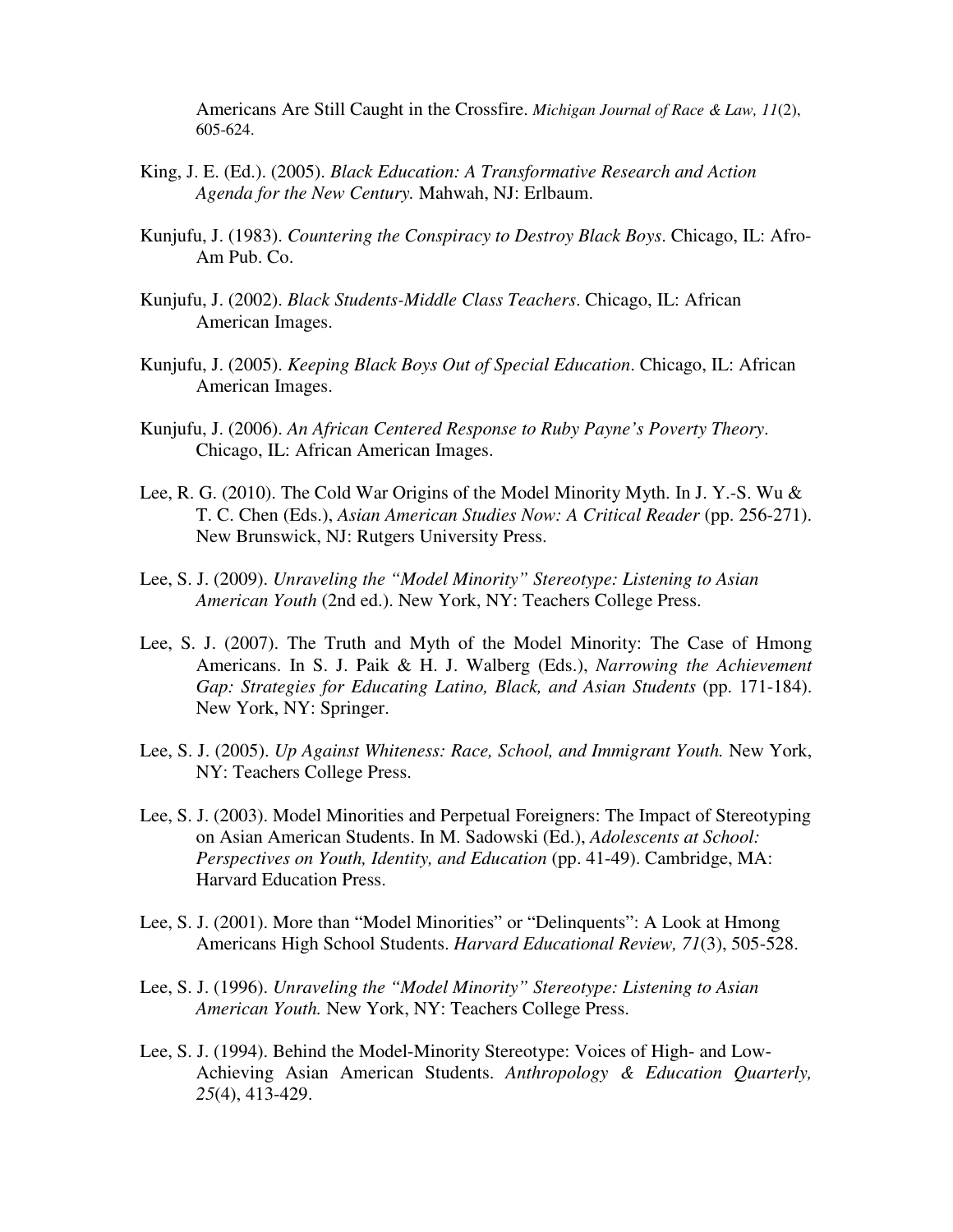- Lee, S. S. (2008). The De-Minoritization of Asian Americans: A Historical Examination of the Representations of Asian Americans in the Affirmative Action Admissions Policies at the University of California. *Asian American Law Journal, 15*(1), 129-175.
- Lee, S. J., Wong, N. A., Alvarez, A. N. (2009). The Model Minority and the Perpetual Foreigner: Stereotypes of Asian Americans. In N. Tewari & A. N. Alvarez (Eds.), *Asian American Psychology: Current Perspectives* (pp. 69-85). New York, NY: Psychology Press.
- Lipsitz, G. (1998). *The Possessive Investment in Whiteness: How White People Profit From Identity Politics*. Philadelphia, PA: Temple University Press.
- Magazine Publishers of America (MPA). (2004). *Asian-American Market Profile*. New York, NY: Magazine Publishers of American. Retrieved on June 7, 2012 from http://www.magazine.org/ASSETS/BF4E8BCE5E9D4847BA537A448EE20EF4/ market profile asian.pdf
- Mann, H. (1848). Twelfth Annual Report of Horace Mann as Secretary of Massachusetts State Board of Education. Retrieved on June 7, 2012 from http://www.wright.edu/ ~christopher.oldstone-moore/Education.htm
- Nakanishi, D. T. (1989, November/December). A Quota on Excellence: The Asian American Admissions Debate. *Change, 21*(6), 38-47.
- Ngo, B., & Lee, S. J. (2007). Complicating the Image of Model Minority Success: A Review of Southeast Asian American Education. *Review of Educational Research, 77*(4), 415-453.
- Noblit, G. W., & Jay, M. (2010). Against the Majoritarian Story of School Reform: The Comer Schools Evaluation as a Critical Race Counternarrative. *New Directions in Evaluation, 127*, 71-82.
- Park, G. C., & Lee, S. J. (2010). The Model Minority Myth Stereotype and the Underachiever: Academic and Social Struggles of Underachieving Korean Immigrant High School Students. In R. Saran & R. Diaz (Eds.), *Beyond Stereotypes: Minority Children of Immigrants in Urban Schools* (pp. 13-27). Boston, MA: Sense Publishers.
- Petersen, W. (1966, January 6). Success Story: Japanese American Style. *New York Times Magazine,* 20-21, 33, 36, 38, 40*.*
- Poon-McBrayer, K. F. (2011) Model Minority and Learning Disabilities: Double Jeopardy for Asian Immigrant Children in the USA. *Global Studies of Childhood, 1*(2), 152-158.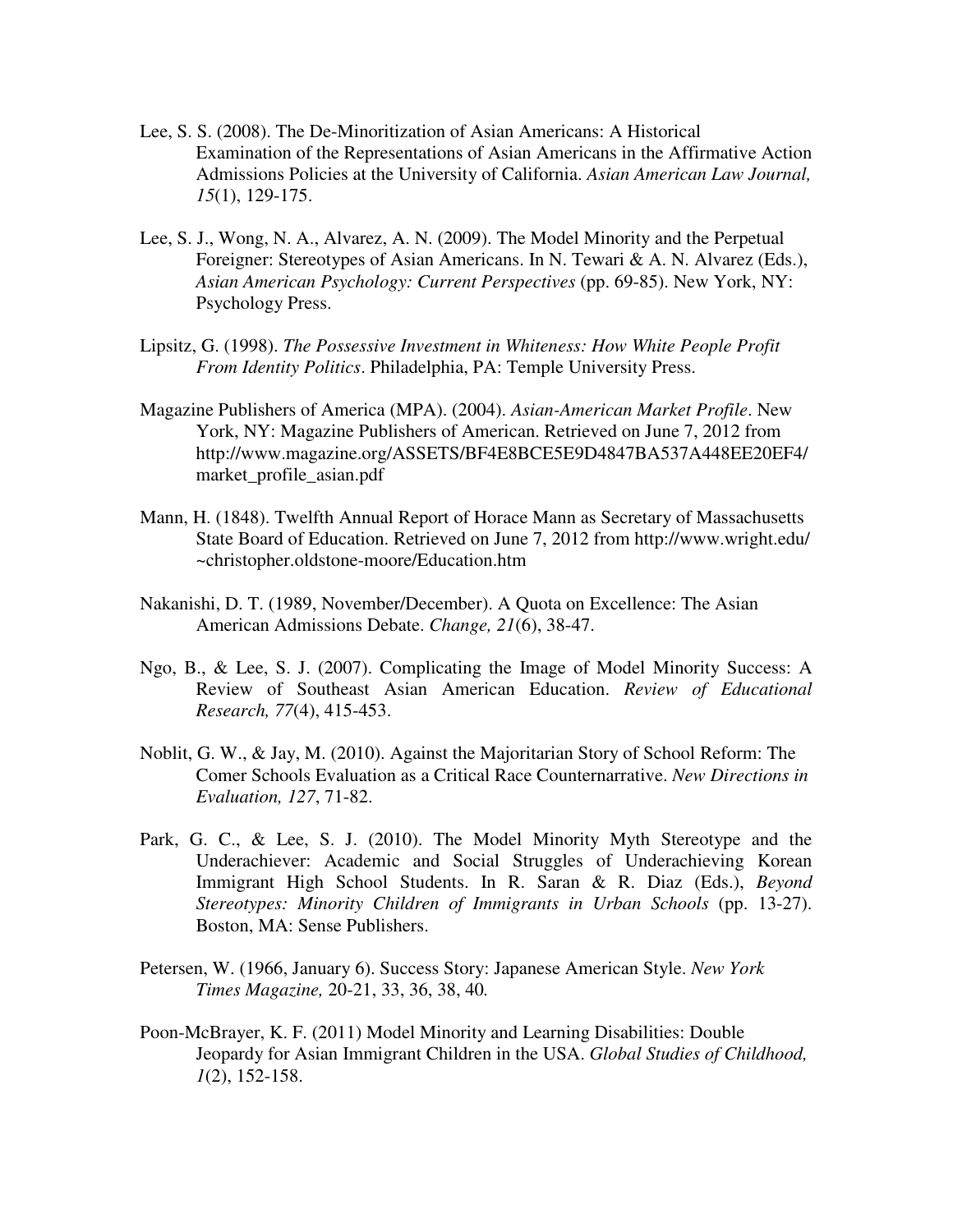- Riess, J. (2011, October 4). A 'Model Minority' Blends In: Normal Mormons. *Christian Century, 128*(20), 22-25.
- Robles, R. A. (2006). *Asian Americans and the Shifting Politics of Race: The Dismantling of Affirmative Action at an Elite Public High School*. New York, NY: Routledge.
- Rodman, P. W. (1977). The Mormons From Poverty and Persecution to Prosperity and Power. *American Heritage, 28*, 74-83.
- Saulny, S. (2012, May 22). Black Mormons and the Politics of Identity. *The New York Times.* Retrieved on May 23, 2012 from http://www.nytimes.com/2012/05/23/us/for-black-mormons-a-political-choicelike-no-other.html
- Shim, D. (1998). From Yellow Peril Through Model Minority to Renewed Yellow Peril. *Journal of Communication Inquiry, 22*(4), 385-409.
- Shipps, J. (1973). From Saytr to Saint: American Attitudes Toward the Mormons, 1860- 1960. A Paper Prepared for Presentation at the 1973 Annual Meeting of Organization of American Historians.
- Shrake, E. K. (2006). Unmasking the Self: Struggling with the Model Minority Stereotype and Lotus Blossom Image. In G. Li & G. H. Beckett (Eds.), "*Strangers*" of the Academy: Asian Women Scholars in Higher Education (pp. 178-194). Sterling, VA: Stylus.
- Siddle, V. S. (2005). Organized Resistance and Black Educators' Quest for School Equality, 1878-1938. *Teachers College Record, 107*(3), 355-388.
- Smith, D. T. (2011, May 2). BYU's Troubling Honor Code Pattern. *The Chicago Tribune.* Retrieved on May 29, 2012 from http://articles.chicagotribune.com/2011-05-02/news/ct-oped-0502-byu-20110502\_1\_honor-code-black-men-byu
- Smith, D. T. (2004). Unpacking Whiteness in Zion: Some Personal Reflections and General Observations. In N. G. Bringhurst & D. T. Smith (Eds.), *Black and Mormon* (pp. 148-166). Urbana, IL: University of Illinois Press.
- Smith, D. T. (2003). The Persistence of Racialized Discourse in Mormonism. *Sunstone,*  31-33.
- Solórzano, D. G., & Yosso, T. J. (2002). Critical Race Methodology: Counter-Storytelling as an Analytical Framework for Education Research. *Qualitative Inquiry, 8*(1), 23-44.

Swartz, E. (1992). Emancipatory Narratives: Rewriting the Master Script in the School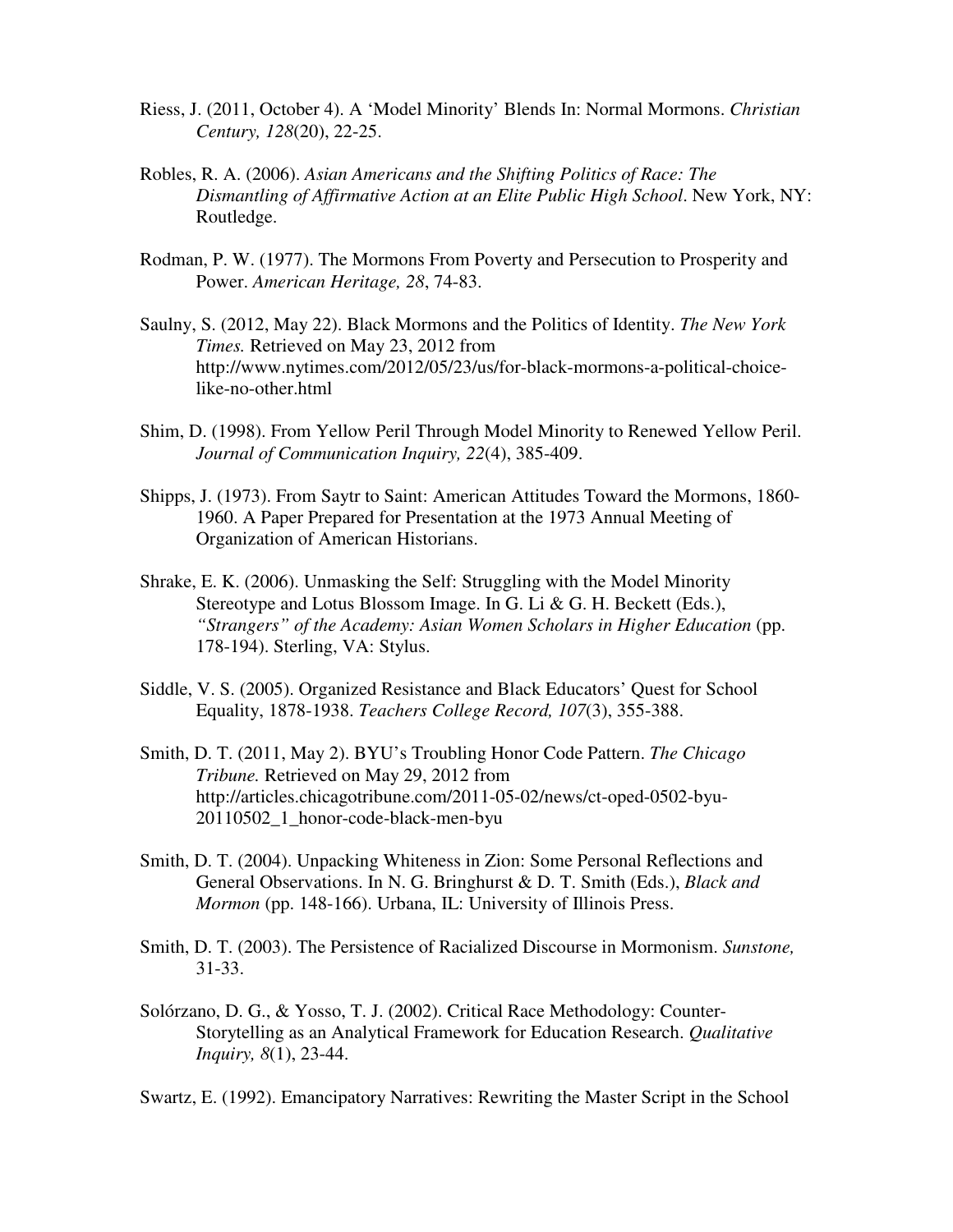Curriculum. *The Journal of Negro Education, 61*(3), 341-355.

- Takagi, D. Y. (1992). *The Retreat from Race: Asian-American Admissions and Racial Politics*. New Brunswick, NJ: Rutgers University Press.
- Tayag, M. (2011, Spring). Great Expectations: The Negative Consequences and Policy Implications of the Asian American "Model Minority" Stereotype. *Stanford Journal of Asian American Studies, 4*, 23-31.

*Time.* (1963, October, 18). Mormons: The Negro Question, *82*(16), 91-93.

- Walker, A. (2010, January 31). Saying Goodbye to My Friend Howard Zinn. *Boston Globe.* Retrieved on June 7, 2012 from http://www.boston.com/ae/books/articles /2010/01/31/alice\_walker\_says\_goodbye\_to\_her\_friend\_howard\_zinn/
- Watkins, W. H. (2001). *The White Architects of Black Education: Ideology and Power in America, 1865-1954*. New York, NY: Teachers College Press.
- Wang, T. H., & Wu, F. H. (1996, Winter). Beyond the Model Minority Myth: Why Asian Americans Support Affirmative Action. *Guild Practitioner, 53*, 35-47.
- Wu, F. H. (2012). The Model Minority: Asian American "Success" as a Race Relations Failure. In K. E. Rosenblum & T. M. C. Travis (Eds.), *The Meaning of Difference: American Constructions of Race and Gender, Social Class, Sexual Orientation, and Disability* (6th ed.) (pp. 370-378). New York, NY: McGraw Hill.

# **Model Minority Research By The Decade**

#### **1960s**

- Petersen, W. (1966, January 6). Success Story: Japanese American Style. *New York Times Magazine,* 20-21, 33, 36, 38, 40*.*
- *U.S. News & World Report*. (1966, December 26). Success Story of One Minority Group in the U.S., 73-76.

# **1970s**

- Endo, R. (1974). Japanese Americans: The "Model Minority" In Perspective. In R. Gomez & C. Cottingham (Eds.), *The Social Reality of Ethnic America* (pp 189- 213). Lexington, MA: DC Heath and Company.
- Hayes, M. (1976). *Amerasia* Dispels Myths of the "Model Minority." *Public Telecommunications Review, 4*(4), 54-56.
- Kim, B. L. (1973). Asian-Americans: No Model Minority. *Social Work, 18*(1)*,* 44-53.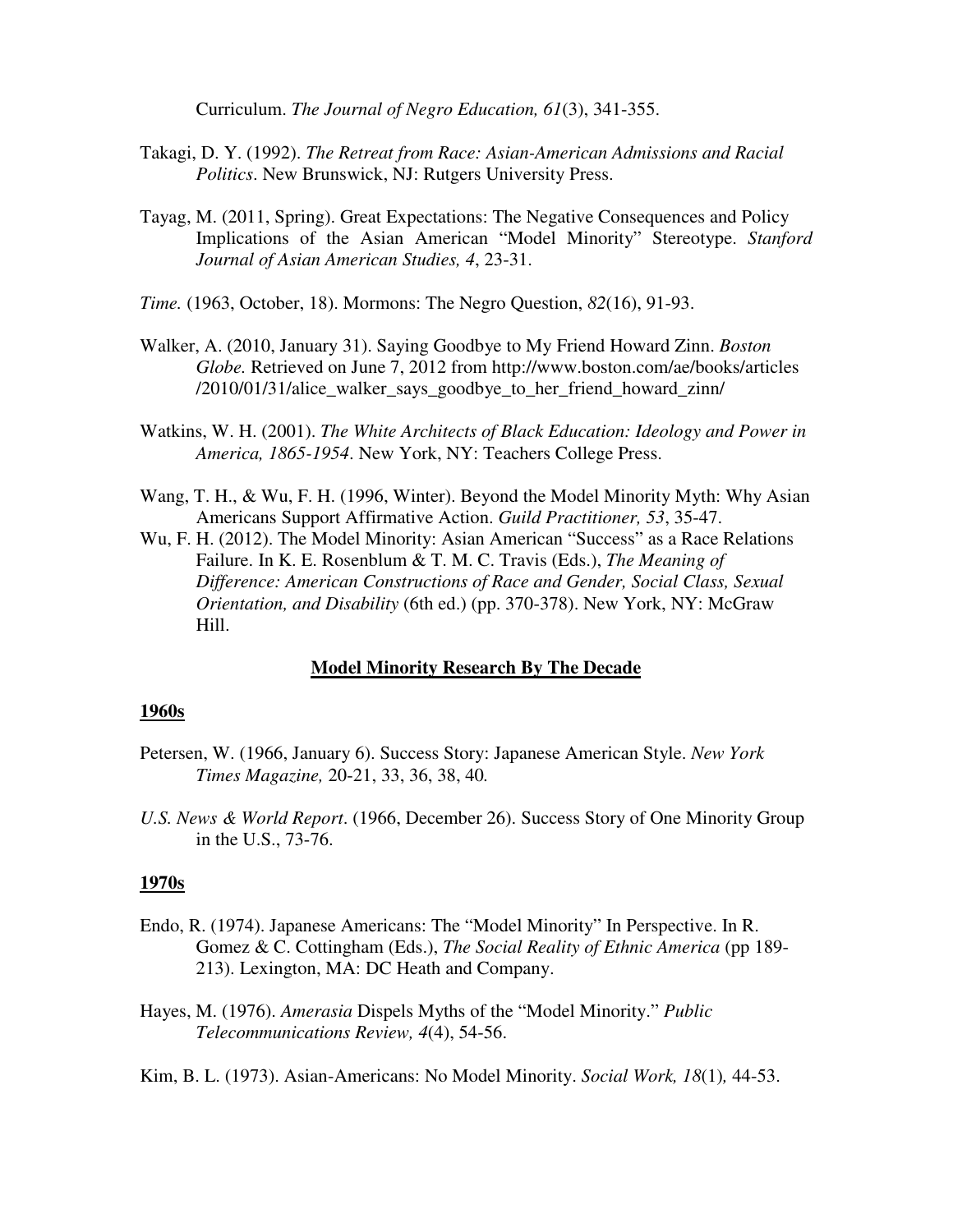Kitano, H., & Sue, S. (1973). The Model Minorities. *Journal of Social Issues, 29*(2), 1-9.

Wong, L. (1976). The Chinese Experience: From Yellow Peril to Model Minority. *Civil Rights Digest, 9*(1), 33-35.

#### **1980s**

- Bell, D. A. (1985, July 15 & 22). An Asian American Success Story: The Triumph of Asian-Americans. *The New Republic*, 24, 26, 28-31.
- Brand, D. (1987, August 31). The New Whiz Kids. *Time, 130*(9), 3, 42-46, 49, 51.
- Butterfield, F. (1986, August 3). Why Asians Are Going to The Head of The Class. *The New York Times,* EDUC18.
- Crystal, D. (1989). Asian Americans and the Myth of the Model Minority. *Social Casework, 70*(7), 405-413.
- Divoky, D. (1988, November). The Model Minority Goes to School. *Phi Delta Kappan, 70*(3), 219-222.
- Endo, G. T., & Della-Piana, C. K. (1981). Japanese Americans, Pluralism, and the Model Minority Myth. *Theory Into Practice, 20*(1), 45-51.
- Hartman, J. S., & Askounis, A. C. (1989). Asian-American Students: Are They Really a "Model Minority"? *The School Counselor, 37*(2), 109-112.
- Hu, A. (1989). Asian Americans: Model Minority or Double Minority? *Amerasia, 15*(1), 243-257.
- Hurh, W. M., & Kim, K. C. (1989). The 'Success' Image of Asian Americans: Its Validity, and Its Practical and Theoretical Implications. *Ethnic and Racial Studies, 12*(4), 512-538.
- Kasindorf, M. (1982, December 6). Asian-Americans: A 'Model Minority.' *Newsweek,*  39, 41, 42, 51.
- Koh, H. H. (1987). Looking Beyond Achievement: After "The Model Minority" Then What? *Korean and Korean American Studies Bulletin, 3*(1&2), 15-19.
- Martinelli, P. C., & Nagasawa, R. (1987). A Further Test of the Model Minority Thesis: Japanese Americans in a Sunbelt State. *Sociological Perspectives, 30*(3), 266-288.
- Nakayama, T. K. (1988). "Model Minority" and the Media: Discourse on Asian America. *Journal of Communication Inquiry, 12*(65), 65-73.

Quindlen, A. (1987, February 22). The Drive to Excel. *New York Times Magazine,* 32-40.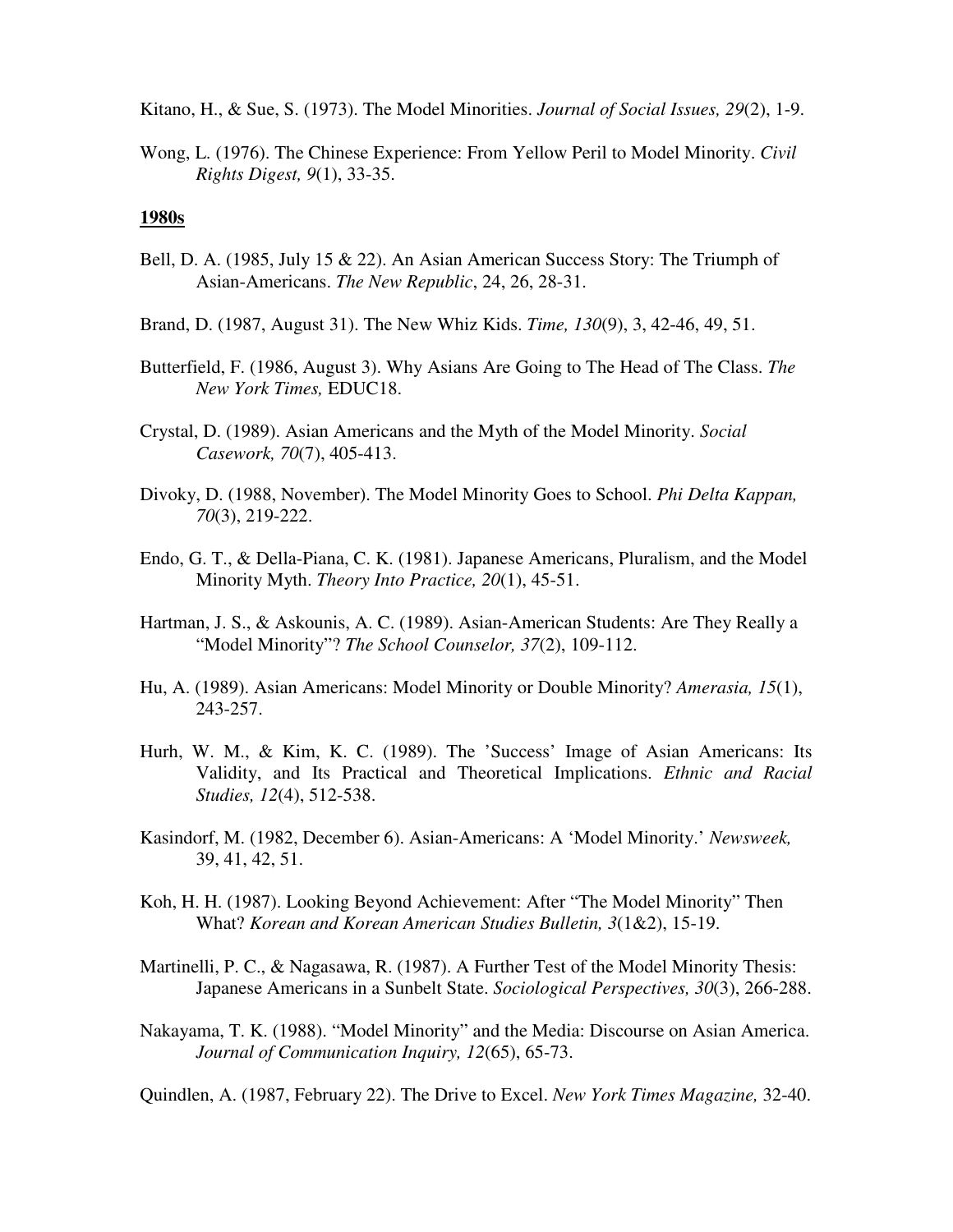Also available http://www.nytimes.com/1987/02/22/magazine/the-drive-to excel.html?pagewanted=all&src=pm

Ramirez, A. (1986, November 24). America's Super Minority. *Fortune,* 148-149, 152.

- Shih, F. H. (1988). Asian-American Students: The Myth of a Model Minority. *Journal of College Science Teaching, 17*(5), 356-359.
- Shih, F. H. (1989). Asian-American Students: The Myth of a Model Minority. *Chinese American Forum, 4*(3), 9-11.
- Suzuki, B. H. (1980). Education and the Socialization of Asian Americans: A Revisionist Analysis of the "Model Minority" Thesis. In R. Endo, S. Sue, & N. N. Wagner (Eds.), *Asian-Americans: Social and Psychological Perspectives, Vol. II* (pp. 155-175). Ben Lomond, CA: Science and Behavior Books
- Suzuki, B. H. (1989). Asian Americans as the "Model Minority": Outdoing Whites? Or Media Hype? *Change, 21*(6), 13-19.
- Suzuki, B. (2002). Revisiting the Model Minority Stereotype: Implications for Student Affairs Practice and Higher Education. *New Directions for Student Services, 97,*  21-32.
- Thomas, N. (1988). "Model Minority" and the Media: Discourse on Asian America. *Journal of Communication Inquiry 12,* 65-73.
- Ueda, R. (1989). False Modesty: The Curse of Asian American Success. *The New Republic, 201*(1), 16-17.
- Wei, D. (1986). The Asian American Success Myth. *Interracial Books for Children Bulletin, 17*(3&4), 16-17.
- Whitman, D. (1987). Trouble for America's "Model Minority." *US News and World Report, 102*(6), 18-19.
- Wong, E. F. (1985). Asian American Middleman Minority Theory: The Framework of an American Myth. *Journal of Ethnic Studies, 13*(1), 51-88.
- Wong, M. G. (1980). Model Students? Teachers' Perceptions and Expectations of Their Asian and White Students. *Sociology of Education, 53*(4), 236-247.
- Yun, G. (Ed.) (1989). *A Look Beyond the Model Minority Image: Critical Issues in Asian America*. New York, NY: Minority Rights Group Inc.
- Whitman, D. (1987). Trouble for America's "Model Minority." *US News and World Report, 102*(6), 18-19.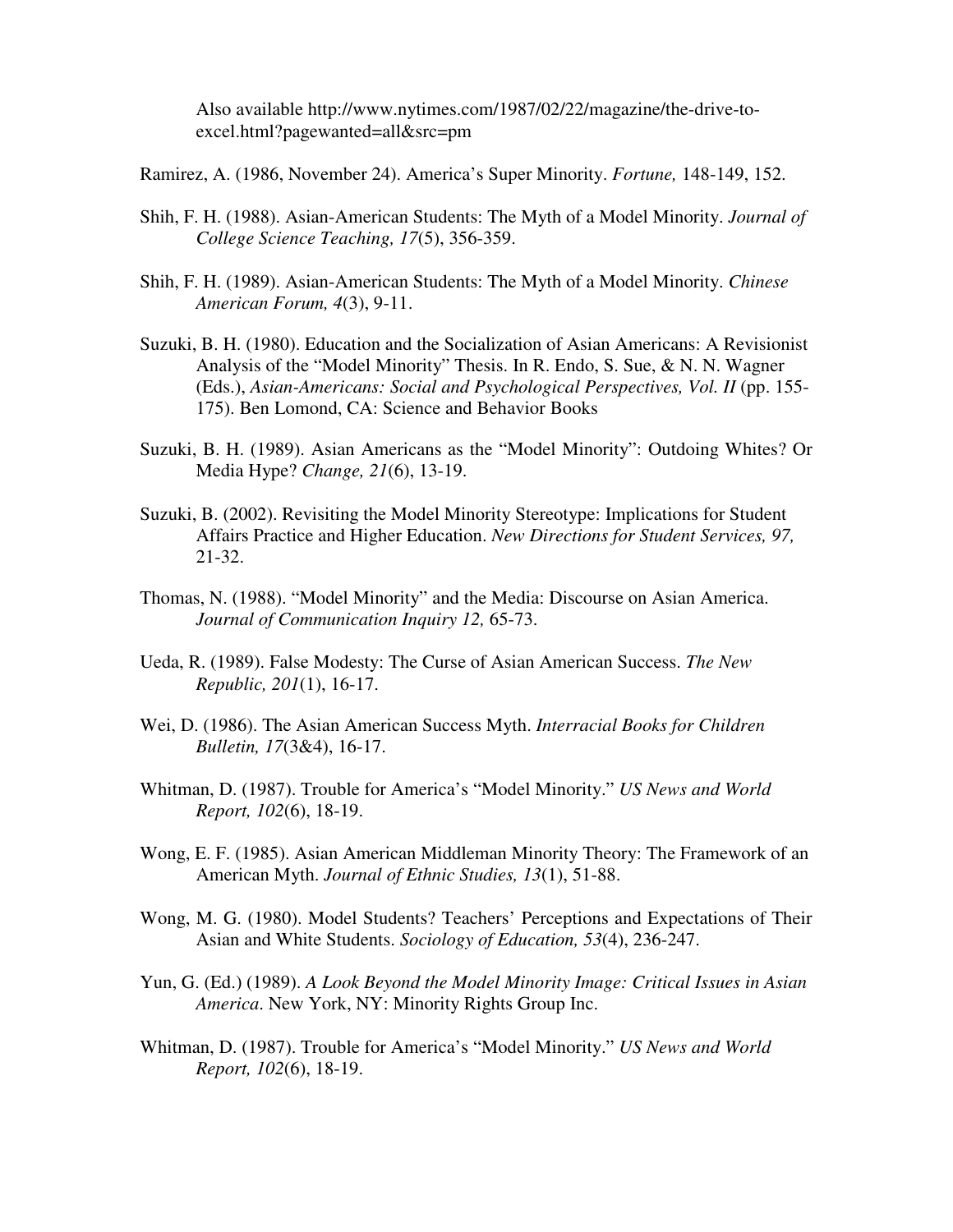#### **1990s**

- Busto, R. V. (1996). The Gospel According to the Model Minority?: Hazarding an Interpretation of Asian American Evangelical College Students. *Amerasia Journal, 22*(1), 133-147.
- Chang, C. (1998). Streets of Gold: The Myth of the Model Minority. In G. Colombo, R. Cullen, & B. Lisle (Eds.), *Rereading America: Cultural Contexts for Critical Thinking and Writing* (4th ed.) (pp. 366-375). Boston, MA: Bedford Books.
- Chen, C. H., & Yorgason, E. (1999). "Those Amazing Mormons": The Media's Construction of Latter-Day Saints as a Model Minority. *Dialogue: A Journal of Mormon Thought, 32*(2), 107-128.
- Chen, M. S., & Hawks, B. L. (1995). A Debunking of the Myth of Healthy Asian Americans and Pacific Islanders. *American Journal of Health Promotion, 9*(4), 261-268.
- Cheng, C. (1997). Are Asian American Employees a Model Minority or Just a Minority? *Journal of Applied Behavioral Science, 33*(3), 277-290.
- *Chicago Tribune.* (1998, January 3). What 'Model Minority' Doesn't Tell. p. 18.
- Cho, S. K. (1997). Converging Stereotypes in Racialized Sexual Harassment: Where the Model Minority Meets Suzie Wong. *Journal of Gender, Race & Justice, 1*(1), 178-211.
- Choi, D. H. (1992, Spring). The Other Side of the Model Minority Myth. *Yisei Magazine, 5*(2), 20-23, 25, 26. A digitized copy is available here: http://www.hcs.harvard.edu/~yisei/issues/spring\_92/ys92\_20.html
- Chu, N. V. (1997). Re-examining the Model Minority Myth: A Look at Southeast Asian Youth. *The Berkeley McNair Journal, 5,* 167-176.
- Diouf-Kamara, S. (1997, Summer). The Senegalese in New York: A Model Minority? *Black Renaissance, 1*(2), 92-115.
- Djmaba, Y. K. (1997, Summer). The Senegalese in New York: A Model Minority? *Black Renaissance, 2,* 92-115.
- Fong, C. (1995). The Model Minority. In F. Ng (Ed.), *Asian American Encyclopedia* (pp. 1072-1086). New York, NY: Marshall Cavendish.
- Fong, T. P. (1998). *The Contemporary Asian American Experience: Beyond the Model Minority*. Upper Saddle River, N.J: Prentice Hall.
- Goto, S. G., & Abe-Kim, J. (1998). Asian Americans and the Model Minority Myth. In T.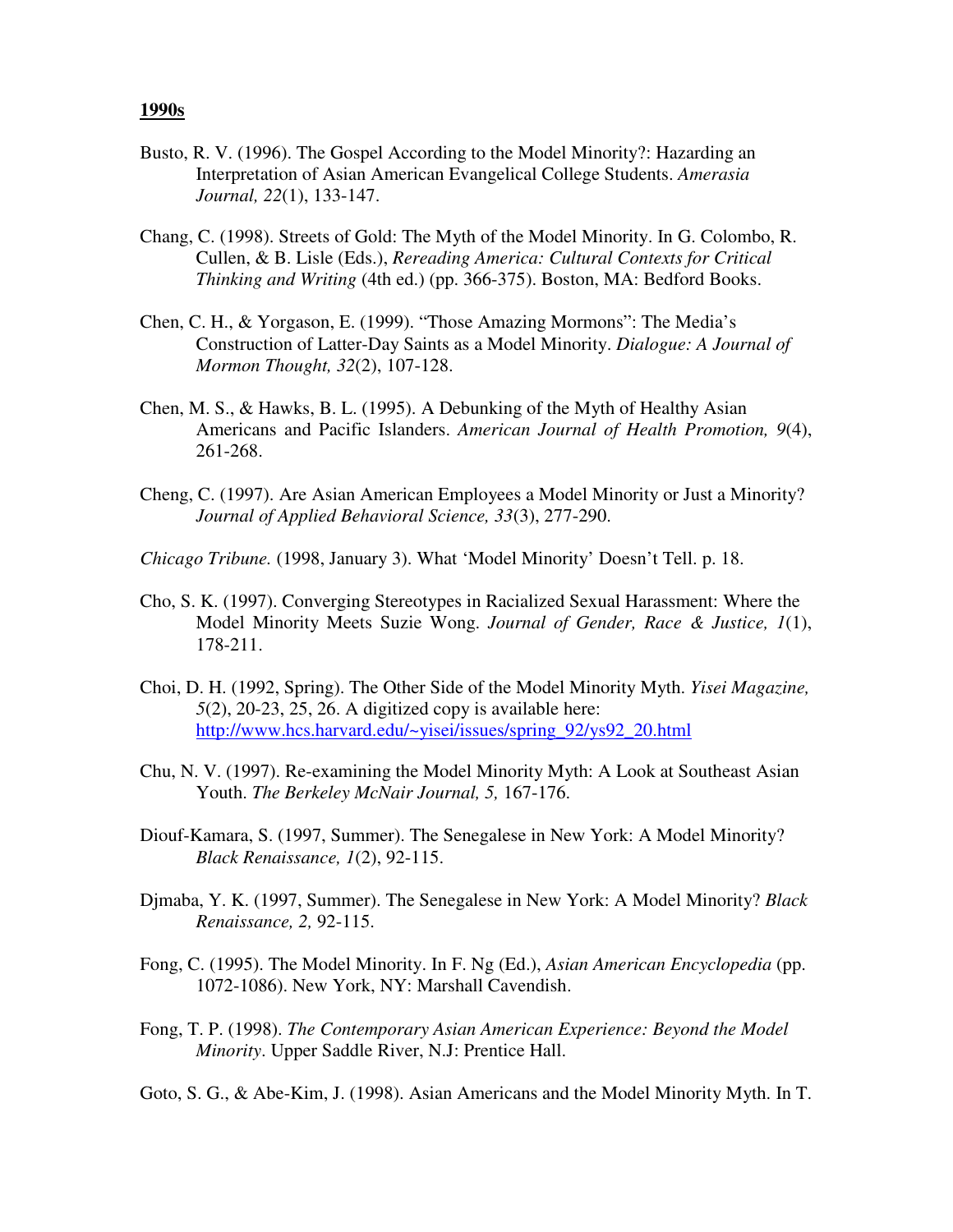M. Singelis (Ed.), *Teaching About Culture, Ethnicity, & Diversity: Exercises and Planned Activities* (pp. 151-155). Thousand Oaks, CA: Sage Publications.

- Hattori, T. (1999). Model Minority Discourse and Asian American Jouis-Sense. *Differences: A Journal of Feminist Cultural Studies, 11*(2), 228-247.
- Horsburgh, B. (1999). The Myth of a Model Minority: The Transformation of Knowledge Into Power. *UCLA Women's Law Journal, 10*, 165-202.
- Hoy, R. R. (1993). A 'Model Minority' Speaks Out on Cultural Shyness. *Science, 262*(5136), 1117-1118.
- Hsu, R. Y. (1996). "Will the Model Minority Please Identify Itself?" American Ethnic Identity and Its Discontents. *Diaspora: A Journal of Transnational Studies, 5*(1), 37-63.
- Iijima, C. K. (1998). Political Accommodation and the Ideology of the "Model Minority": Building a Bridge to White Minority Rule in the 21st Century. *Southern California Interdisciplinary Law Journal, 7*(1), 1-40.
- Kao, G. (1995). Asian Americans as Model Minorities?: A Look at Their Academic Performance. *American Journal of Education, 103*(2), 121-159.
- Kato, N. R. (1999). Asian Americans Defy "Model Minority" Myth. In Y. Alaniz & N. Wong (Eds.), *Voices of Color* (pp. 150-153). Seattle, WA: Red Letter Press.
- Kelsey, M. E. (1994). Welfare Policies and Racial Stereotypes: The Structural Construction of a Model Minority. *Explorations in Ethnic Studies,* 17(1), 63-78.
- Kim, H., & Valadez, J. R. (1995). Reexamination of the Model Minority Stereotype: An Analysis of Factors Affecting Higher Education Aspirations of Asian American Students. ERIC Document ID: ED391417.
- Kim, P. S. (1994). Myth and Realities of the Model Minority. *The Public Manager, 23*(3), 31-35.
- Kobayashi, F. (1999). Model Minority Stereotype Reconsidered. ERIC Document ID: ED434167. Accessible on-line http://www.eric.ed.gov/PDFS/ED434167.pdf
- Lee, R. G. (1999). The Model Minority as Gook. In R. G. Lee, *Orientals: Asian Americans in Popular Culture* (pp. 180-203). Philadelphia, PA: Temple University Press.
- Lee, T. (1991). Trapped on a Pedestal: Asian Americans Confront Model-Minority Stereotype. In J. A. Kromowski (Ed.), *Racial and Ethnic Relations* (pp. 95-98). Guildford, CT: Duskhin Publishing Group.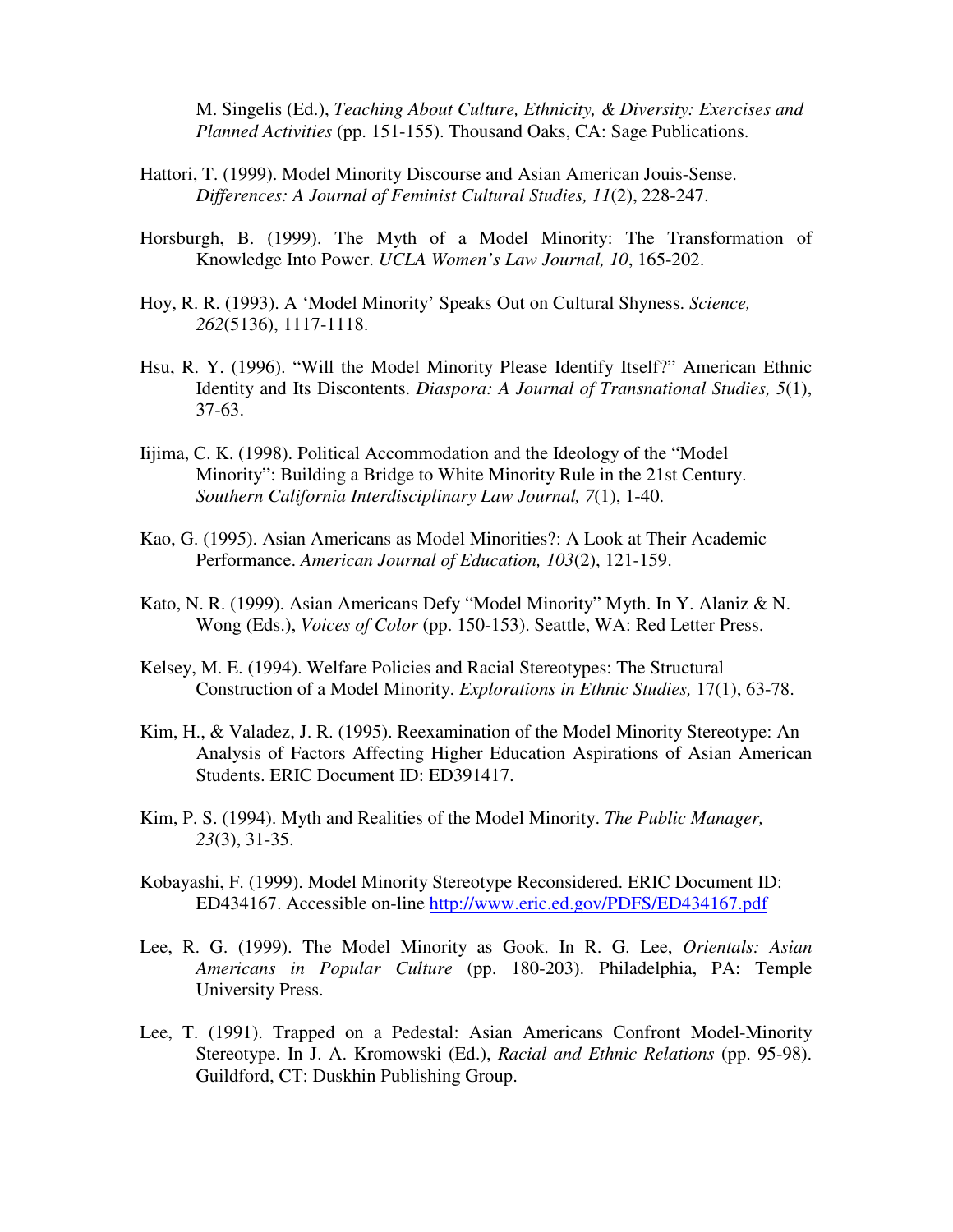- Lei, J. L. (1998). (Op)posing Representations: Disentangling the Model Minority and the Foreigner. Paper presented at the Annual Meeting of the American Educational Research Association, San Diego, CA, April 13-17, 1998. ERIC ED421564
- Mayeda, D. T. (1999). From Model Minority to Economic Threat: Media Portrayals of Major League Baseball Pitchers Hideo Nomo and Hideki Irabu. *Journal of Sport and Social Issues, 23*(2), 203-217.
- Mooko, D. R. (1995). The Asian American College Student as Model Minority: The Myth, the Deception and the Paradox. *The Vermont Connection, 16,* 47-57.
- Niiya, B. (1999). The "Model Minority" Discourse. In G. J. Leonard (Ed.), *The Asian Pacific American Heritage: A Companion to Literature and Arts (pp. 35-37).* New York, NY: Taylor and Francis.
- Palmer, J. D. (1999). From the "Yellow Peril" to the "Model Minority": Asian American Stereotypes from the 19<sup>th</sup> Century to Today. *Midwest History of Education Journal, 26*(1), 33-42.
- Rangaswamy, P. (1995). Asian Indians in Chicago: Growth and Change in a Model Minority. In M. G. Holli & P. A. Jones (Eds.), *Ethnic Chicago: A Multicultural Portrait* (4th ed) (pp. 438-462). Grand Rapids, MI: Eerdmans.
- Richards, P. M. (1996). Model Minorities. *The Massachusetts Review. 37*(1), 137-147.
- Rohrlick, J., Alvarado, D., Zaruba, K. (1998). From the Model Minority to the Invisible Minority: Asian & Pacific American Students in Higher Education Research. Paper presented at the Association for Institutional Research (AIR), May 1998. Retrieved from http://eric.ed.gov/PDFS/ED422820.pdf
- Saito, N. T. (1997). Model Minority, Yellow Peril: Functions of "Foreignness" in the Construction of Asian American Legal Identity. *Asian Law Journal, 4*(71), 71-95
- Saphir, A. (1997). Asian Americans and Cancer: Discarding the Myth of the "Model Minority." *Journal of the National Cancer Institute, 89*(21), 1572-1574.
- Shim, D. (1998). From Yellow Peril Through Model Minority to Renewed Yellow Peril. *Journal of Communication Inquiry, 22*(4), 385-409.
- Sue, S., Sue, D. W., Sue, L., & Takeuchi, D. T. (1995). Psychopathology Among Asian Americans: A Model Minority? *Cultural Diversity and Mental Health, 1*(1), 39- 51.
- Takagi, D. Y. (1992). Diversity, Merit, and the Model Minority: "Good But Not Exceptional Students." In D. Y. Takagi, *The Retreat from Race: Asian-American Admissions and Racial Politics* (pp. 57-83). New Brunswick, NJ: Rutgers University Press.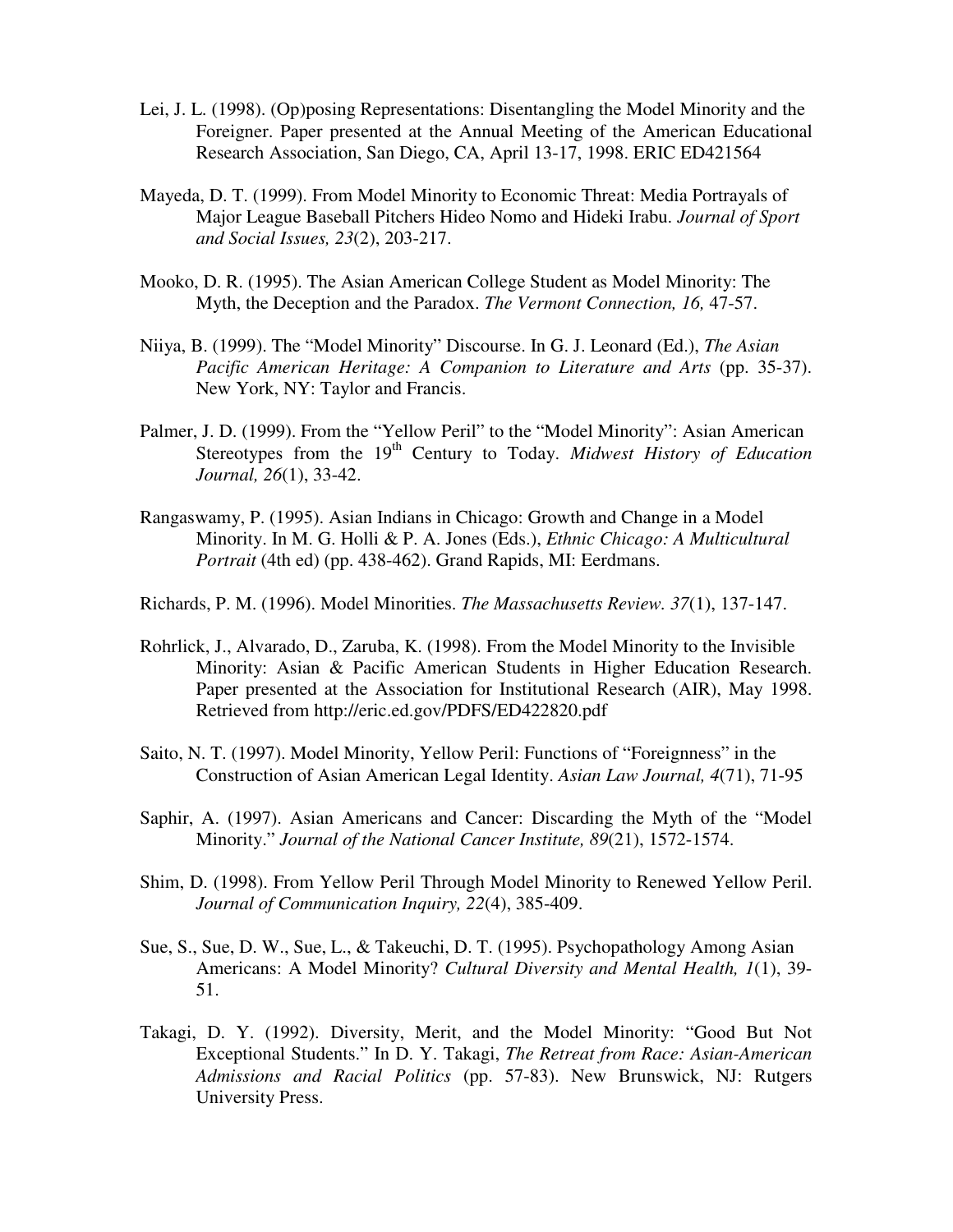- Tamura, L. (1995). The Asian-American Man: The Model Minority? In R. L. Cooper (Ed.), *We Stand Together: Reconciling Men of Different Color* (pp. 61-78). Chicago, IL: Moody Press.
- Tang, J. (1997). The Model Minority Thesis Revisited: (Counter)evidence From the Science and Engineering Fields. *Journal of Applied Behavioral Science, 33*(3), 291-315.
- Taylor, C. R., & Stern, B. B. (1997). Asian-Americans: Television Advertising and the "Model Minority" Stereotype. *Journal of Advertising, 26*(2), 47-61.
- The Myth of the Model Minority. (2011, Winter). *Independent School, 70*(2), 3-116*.*
- Toupin, E., & Son, L. (1991). Preliminary Findings on Asian-Americans: The Model Minority in a Small Private East-Coast College. *Journal of Cross-Cultural Psychology, 22*(3), 403-417.
- Uba, L. (1994). Psychopathology in the "Model Minority." In L. Uba, *Asian Americans: Personality Patterns, Identity, and Mental Health (pp. 158-195). New York, NY:* Guilford Press.
- Yamanaka, K., & McClelland, K. (1994). Earning the Model-Minority Image: Diverse Strategies of Economic Adaptation by Asian-American Women. *Ethnic and Racial Studies, 17*(1), 79-114.
- Walker, L. S. (1999, Summer). The Asian American Uniform Myth of Success. *Heritage, 13*(2), 16-17.
- Walker-Moffat, W. (1995). *The Other Side of the Asian American Success Story.* San Francisco, CA: Jossey-Bass.
- Winnick, L. (1990). America's "Model Minority." *Commentary, 90*(2), 22-29.
- Walker, L. S. (1999, Summer). The Asian American Uniform Myth of Success. *Heritage, 13*(2), 16-17.
- Watanabe, Y. (1996). The Nisei as Model Minority: Self-Concept and Definition of the American Dream. *MultiCultural Review, 4*(2), 46-48, 50-53.
- Wong, W. (1994). Covering the Invisible "Model Minority." *Media Studies Journal, 8*(3), 49-59.
- Woo, D. (1997). Asian American Success is a Myth. In W. Dudley (Ed.), *Asian Americans:Opposing Viewpoints* (pp. 213-222). San Diego, CA: Greenhaven Press.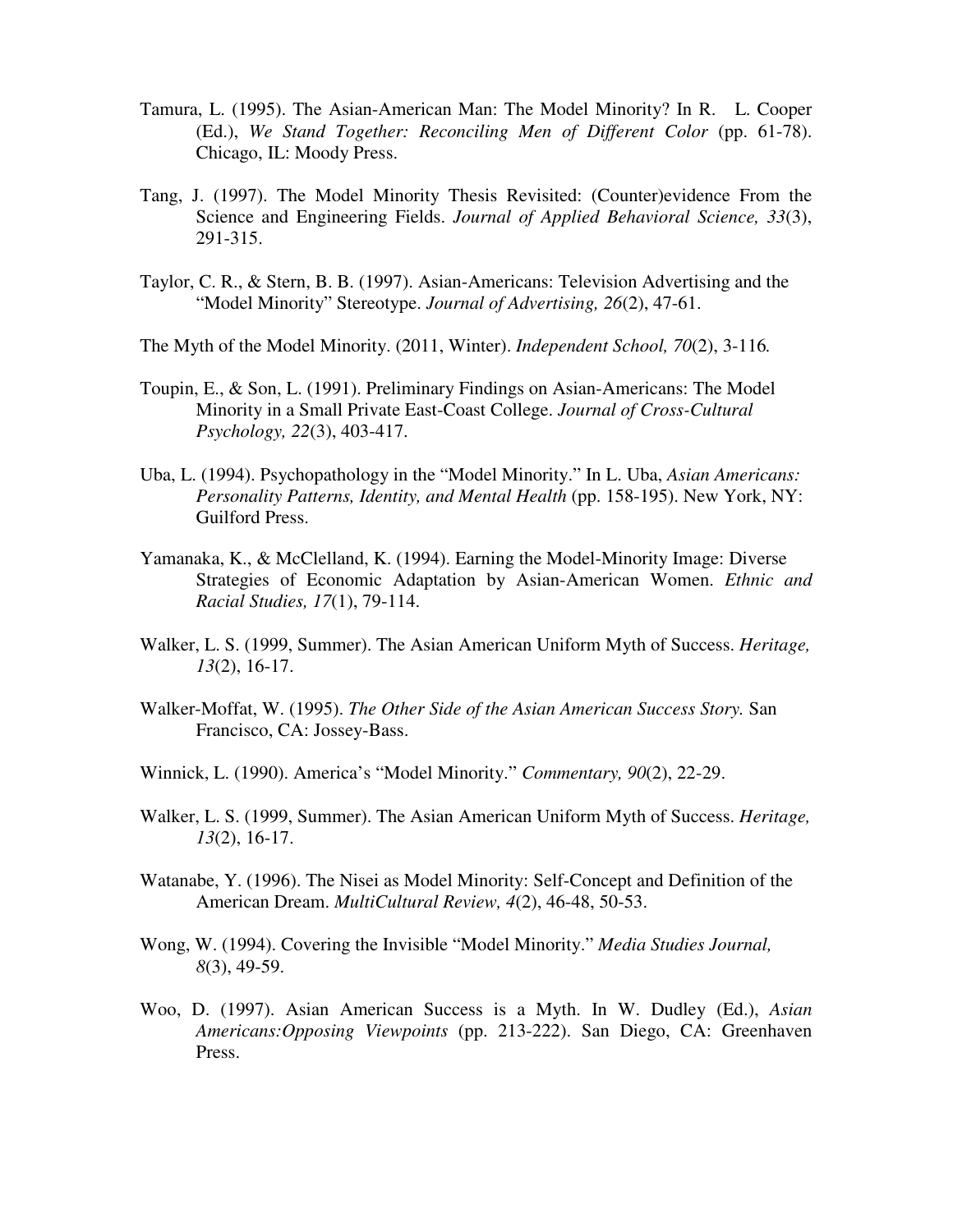# **2000s**

- Adler, S. M. (2006). Problematizing Asian American Children as "Model" Students. In M. N. Bloch, D. Kennedy, T. Lightfoot, & D. Weyenberg (Eds.), *The Child in the World/The World in the Child: Education and the Configuration of a Universal, Modern, and Globalized Childhood* (pp. 63-78). New York, NY: Palgrave MacMillan.
- Alumkal, A. W. (2002). The Scandal of the "Model Minority" Mind? The Bible and Second-Generation Asian American Evangelicals. *Semeia, 90*(91), 237-250.
- Alvarez, A. N., Juang, L., & Liang, C. T. (2006). Asian Americans and Racism: When Bad Things Happen to "Model Minorities." *Cultural Diversity and Ethnic Minority Psychology, 12*(3), 477-492.
- Appiah, O., & Liu, Y. (2009). Reaching the Model Minority: Ethnic Differences in Responding to Culturally Embedded Targeted- and Non-Targeted Advertisements. *Journal of Current Issues and Research in Advertising, 31*(1), 27-41.
- Bascara, V. (2008). Model Minority. In R. T. Schaefer (Ed.), *Encyclopedia of Race, Ethnicity, and Society* (pp. 910-912). Thousand Oaks, CA: Sage Publications.
- Bhatt, A. J. (2003). Asian Indians and the Model Minority Narrative: A Neocolonial System. In E. M. Kramer (Ed.), *The Emerging Monoculture: Assimilation and the "Model Minority"* (pp. 203-220). Westport, CT: Praeger.
- Brydolf, C. (2009). Getting Real About the "Model Minority": Asian Americans and Pacific Islanders Fight Their Stereotype. *Education Digest: Essential Readings Condensed for Quick Review, 74*(5), 37-44.
- Chang, M. J. (2011). Battle Hymn of the Model Minority Myth. *Amerasia Journal, 37*(2), 137-143.
- Chang, R. S., & Villazor, R. C. (2007). Testing the 'Model Minority Myth': A Case of Weak Empiricism. *Northwestern University Law Review Colloquy, 101,* 101-107.
- Chao, M. M., Chiu, C., & Lee, J. S. (2010). Asians as the Model Minority: Implications for US Government's Policies. *Asian Journal of Social Psychology, 13*(1), 44-52.
- Chen, C. H. (2004). *Mormon and Asian American Model Minority Discourses in News and Popular Magazines*. Lewiston, NY: Edwin Mellen Press.
- Chen, C. H. (2004). "Outwhiting the Whites": An Examination of the Persistence of Asian American Model Minority Discourse. In R. A. Lind (Ed.), *Race, Gender, Media: Considering Diversity Across Audiences, Content, and Producers* (pp. 146-153). Boston, MA: Allyn and Bacon.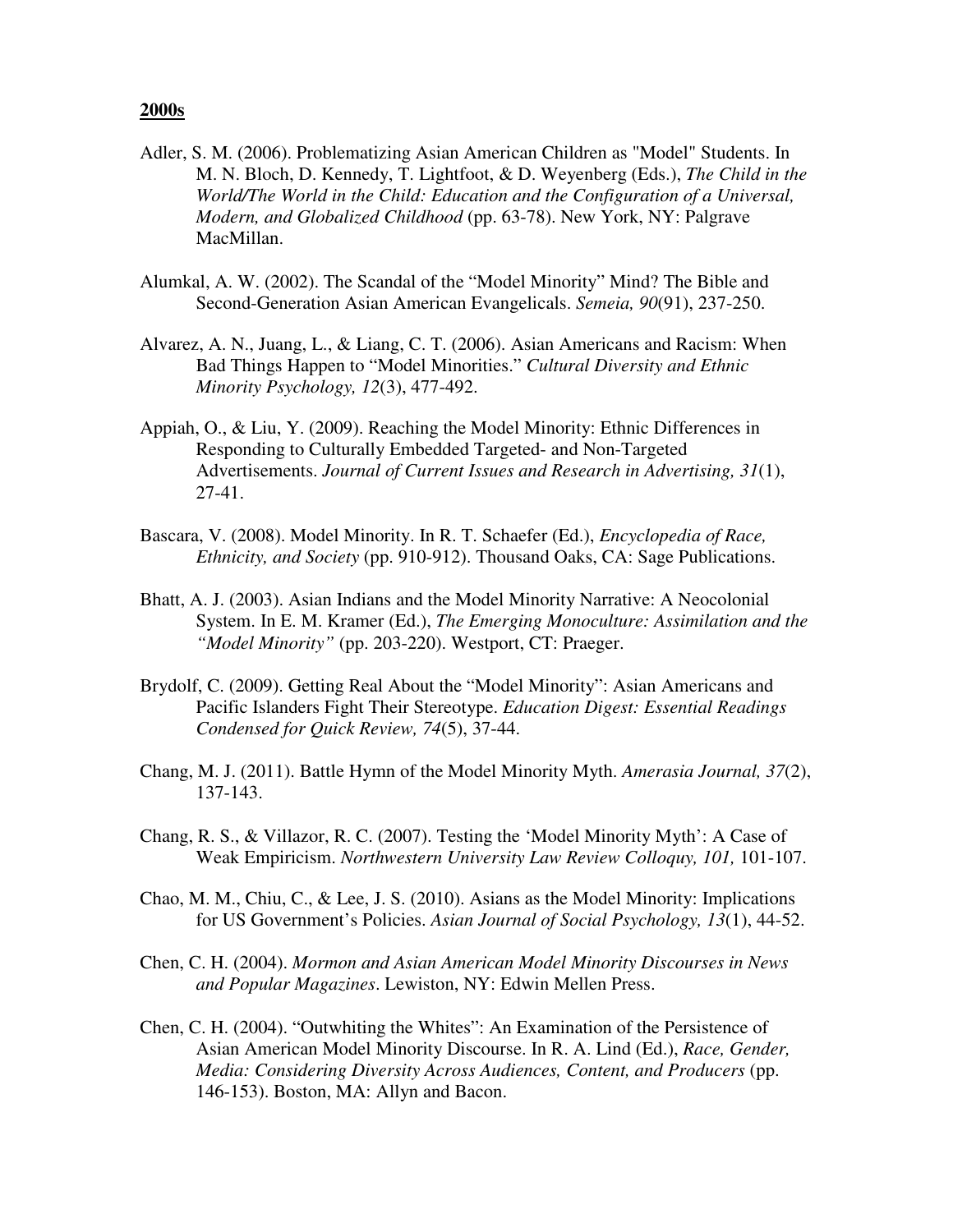- Cho, M. (1994). Overcoming our Legacy as Cheap Labor, Scabs, and Model Minorities. In K. Aguilar-San Juan (Ed.), *The State of Asian America: Activism and Resistance in the 1990s* (pp. 253-273). Boston, MA: South End Press.
- Chou, C. (2008). Critique on the Notion of Model Minority: An Alternative Racism to Asian American? *Asian Ethnicity, 9*(3), 219-229.
- Coalition for Asian American Children and Families (CACF). (2011). "We're Not Even Allowed to Ask for Help": Debunking the Myth of the Model Minority. New York, NY: Pumphouse Projects. Available on-line at: http://cacf.org/
- Daseler, R. (2000). Asian Americans Battle "Model Minority" Stereotype. In A. Minas (Ed.), *Gender Basics: Feminist Perspectives on Women and Men* (2nd ed.) (pp. 45-49). Belmont, CA: Wadsworth.
- DiAlto, S. J. (2005). From "Problem Minority" to "Model Minority": The Changing Social Construction of Japanese Americans. In A. L. Schneider & H. M. Ingram (Eds.), *Deserving and Entitled: Social Constructions and Public Policy* (pp. 81- 103). Albany, NY: SUNY Press.
- Ecklund, E. (2005). 'Us' and 'Them': The Role of Religion in Mediating and Challenging the 'Model Minority' and Other Civic Boundaries. *Ethnic and Racial Studies, 28*(1), 132-150.
- Ecklund, E. H., & Park, J. Z. (2005). Asian American Community Participation and Religion: Civic "Model Minorities?" *Journal of Asian American Studies, 8*(1), 1- 21.
- Edles, L. D. (2004). Rethinking 'Race', 'Ethnicity' and 'Culture': Is Hawai'i the 'Model Minority' State. *Ethnic and Racial Studies, 27*(1), 37-68.
- Education Trust. (2010). *Overlooked and Underserved: Debunking the Asian "Model Minority"Myth in California Schools* [Policy Brief]. Oakland, CA: Education Trust West. Retrieved on December 18, 2011 from http://www.edtrust.org/sites/ edtrust.org/files/ETW%20Policy%20Brief%20August%202010--Overlooked% 20and%20Underserved.pdf
- Farole, S. (2011). Social Justice Implications of the Model Minority. *McNair Scholars Journal, 10,* 69-78.
- Freedman, J. (2005). Transgressions of a Model Minority. *Shofar: An Interdisciplinary Journal of Jewish Studies, 23*(4), 69-97.
- Ganahl, D. J., Ge, L., & Kim, K. (2003). Stereotyping the Model Minority: A Longitudinal Analysis of U.S. Primetime Network Commercials, Comparing Asian Female and Male Characters to Themselves and Others. [Conference Proceeding]. Retrieved from http://www.eric.ed.gov/PDFS/ED481187.pdf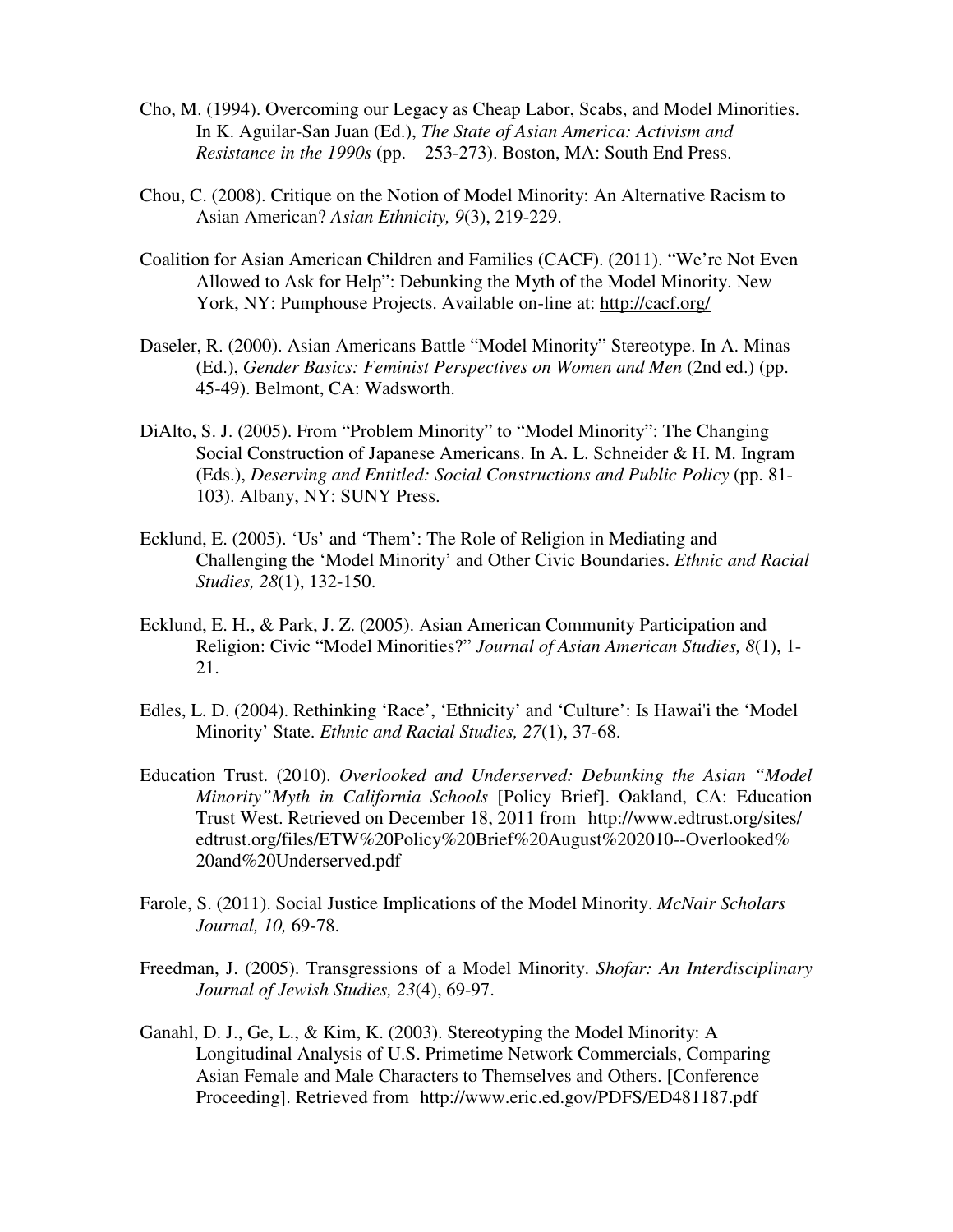- Gee, H. (2009). Asian Americans, Critical Race Theory, and the End of the Model Minority Myth. *Temple Political & Civil Rights Law Review, 19,* 1-54.
- Guillermo, E. (2011). Advancing the Race Conversation: Chinese Man vs. Model Minority. *Diverse: Issues in Higher Education, 28*(10), 20.
- Gupta, A., Szymanski, D., & Leong, F. (2011). The "Model Minority Myth": Internalized Racialism of Positive Stereotypes as Correlates of Psychological Distress, and Attitudes Toward Help-Seeking. *Asian American Journal of Psychology,* 22(2), 101-114.
- Hall, R. E. (2001). "Model Minority" as Eurocentric Stereotype: Southeast Asian Gangs. *Loyola Journal of Social Sciences, 15*(2), 135-146.
- Hall, R. E. (2002). Myth of the "Model Minority": Stereotype and the Reality of Asian-American Gangs. *Asian Profile, 30*(6), 541-548.
- Hannis, G. (2009). From Yellow Peril to Model Minority? A Comparative Analysis of a Newspaper's Depiction of the Chinese in New Zealand at the 20th and 21st Century. *Asia Pacific Educator, 19,* 85-98.
- Hartlep, N. D. (2012). Harvard to the NBA: Deconstructing Jeremy Lin as a "Model Minority." *Korean Quarterly, 15*(3), 18.
- Hawkins, N. (2009). Becoming a Model Minority: The Depiction of Japanese Canadians in the Globe and Mail, 1946-2000. *Canadian Ethnic Studies, 41*(1-2), 137-154.
- Healey, J. F. (2009). Asian Americans: "Model Minorities"? In J. F. Healey, *Race. Ethnicity, Gender, and Class: The Sociology of Group Conflict and Change (pp.* 405-452). Thousand Oaks, CA: Pine Forge Press.
- Hewlett, S. A., Rashid, R., Forster, D., & Ho, C. (2011). *Asians in America: Unleashing the Potential of the "Model Minority."* New York, NY: Center for Work-Life Policy.
- Hayashi, M. C. (2003). *Far From Home: Shattering the Myth of the Model Minority*. Irving, TX: Tapestry Press.
- Ho, P. (2003). Performing the "Oriental": Professionals and the Asian Model Minority Myth. *Journal of Asian American Studies, 6*(2), 149-175.
- Inkelas, K. K. (2006). *Racial Attitudes and Asian Pacific Americans: Demystifying the Model Minority.* New York, NY: Routledge.
- Jang, D., & Surapruik, A. (2009). Not the Model Minority: How to Address Disparities in Asian American Health Care. *Asian American Policy Review, 18,* 91-106.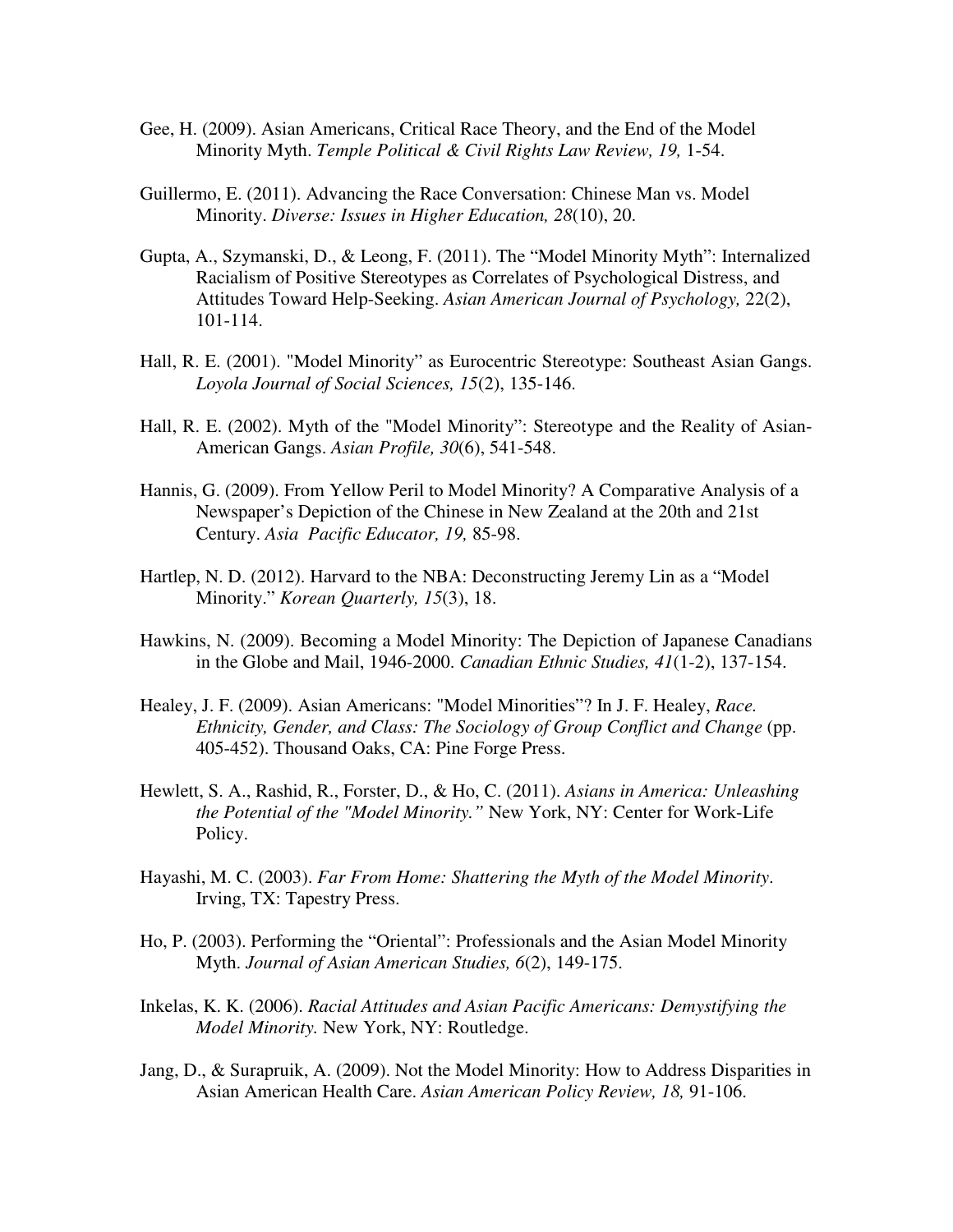- Johnson, B. D., & Betsinger, S. (2009). Punishing the "Model Minority": Asian- American Criminal Sentences, Outcomes, in Federal District Courts. *Criminology, 47*(4), 1045-1090.
- Kaba, A. J. (2008). Race, Gender and Progress: Are Black American Women the New Model Minority? *Journal of African American Studies, 12*(4), 309-335.
- Kawai, Y. (2005). Stereotyping Asian Americans: The Dialectic of the Model Minority and Yellow Peril. *Howard Journal of Communications, 16*(2), 109-130.
- Kibria, N. (2002). The Model Minority at Work. In N. Kibria, *Becoming Asian American: Second-Generation Chinese and Korean American Identities* (pp. 131- 158). Baltimore, MD: Johns Hopkins University Press.
- Kim, L. S. (2008). Continuing Significance of the Model Minority Myth: The Second Generation. *Social Justice, 35*(2), 134-144.
- Koo, D. K. (2003). Testing Assumptions: IQ, Japanese Americans, and the Model Minority Myth in the 1920s and 1930s. In S. Chan (Ed.), *Remapping Asian American History* (pp. 69-85). Walnut Creek, CA: AltaMira Press.
- Koo, D. J., Peguero, A. A., & Shekarkhar, Z. (2012). The "Model Minority" Victim: Immigration, Gender, and Asian American Vulnerabilities to Violence at School. *Journal of Ethnicity in Criminal Justice, 10*(2), 129-147.
- Kramer, E. M. (Ed.). (2003). *The Emerging Monoculture: Assimilation and the "Model Minority."* Westport, CT: Praeger.
- Kurashige, S. (2008). Toward a Model Minority. In S. Kurashige, *The Shifting Grounds of Race: Black and Japanese Americans in the Making of Multiethnic Los Angeles: Toward A Model Minority* (pp. 186-204). Princeton, NJ: Princeton University Press.
- Lawler, A. (2000). Asian American Scientists: Silent No Longer: "Model Minority" Mobilizes. *Science 290*(5494): 1072-1077.
- Lee, R. G. (2010). The Cold War Origins of the Model Minority Myth. In J. Y.-S. Wu & T. C. Chen (Eds.), *Asian American Studies Now: A Critical Reader* (pp. 256-271). New Brunswick, NJ: Rutgers University Press.
- Lee, S. J. (2001). More than "Model Minorities" or "Delinquents": A Look at Hmong Americans High School Students. *Harvard Educational Review, 71*(3), 505-528.
- Lee, S. J. (2003). Model Minorities and Perpetual Foreigners: The Impact of Stereotyping on Asian American Students. In M. Sadowski (Ed.), *Adolescents at School: Perspectives on Youth, Identity, and Education (pp. 41-49). Cambridge, MA:* Harvard Education Press.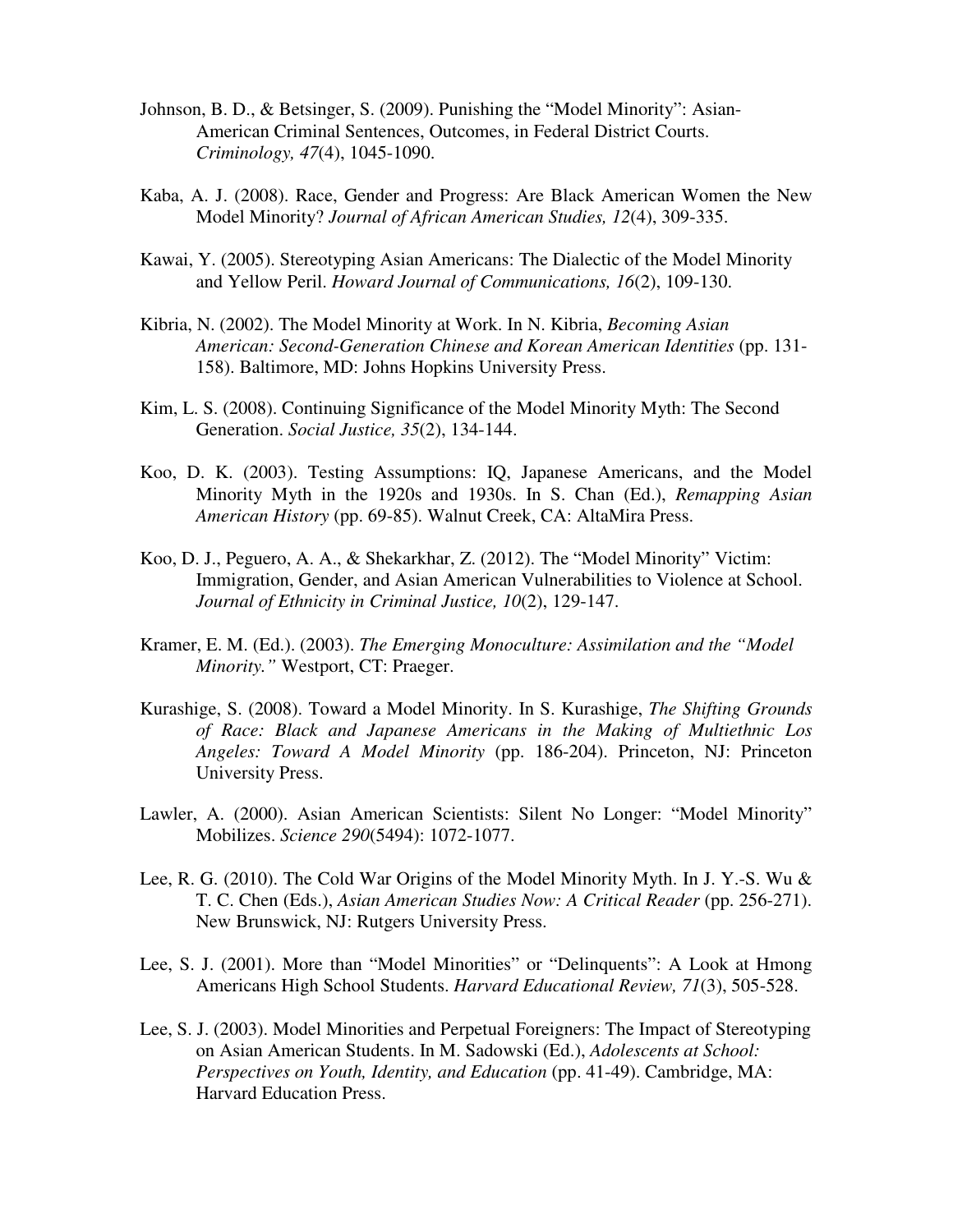- Lee, S. J. (2005). *Up Against Whiteness: Race, School, and Immigrant Youth.* New York, NY: Teachers College Press.
- Lee, S. J. (2007). The Truth and Myth of the Model Minority: The Case of Hmong Americans. In S. J. Paik & H. J. Walberg (Eds.), *Narrowing the Achievement Gap: Strategies for Educating Latino, Black, and Asian Students (pp. 171-184).* New York, NY: Springer.
- Lee, S. J. (2009). *Unraveling the "Model Minority" Stereotype: Listening to Asian American Youth* (2nd ed.). New York, NY: Teachers College Press.
- Lee, S., Juon, H., Martinez, G., Hsu, C. E., Robinson, E. S., Bawa, J., & Ma, G. X. (2009). Model Minority at Risk: Expressed Needs of Mental Health by Asian American Young Adults. *Journal of Community Health. 34*(2), 144-152.
- Lee, S., & Rotheram-Borus, M. J. (2009). Beyond the "Model Minority" Stereotype: Trends in Health Risk Behaviors Among Asian/Pacific Islander High School Students. *Journal of School Health, 79*(8), 347-354.
- Lee, P. A, & Ying, Y. (2001). Asian American Adolescents' Academic Achievement: A Look Behind the Model Minority Image. *Journal of Human Behavior in the Social Environment, 3*(3/4), 35-48.
- Lee, S. J., Wong, N. A., Alvarez, A. N. (2009). The Model Minority and the Perpetual Foreigner: Stereotypes of Asian Americans. In N. Tewari & A. N. Alvarez (Eds.), *Asian American Psychology: Current Perspectives* (pp. 69-85). New York, NY: Psychology Press.
- Leong, F. T. L., Chao, R. K., & Hardin, E. E. (2000). Asian American Adolescents: A Research Review to Dispel the Model Minority Myth. In R. Montemayor, G. R. Adams, & T. P. Gullotta (Eds.), *Adolescent Diversity in Ethnic, Economic, and Cultural Contexts* (pp. 179-207). Thousand Oaks, CA: Sage Publications.
- Lew, J. (2002, May). The Truth Behind the Model Minority. *YWCA Newsletter of the City of New York Flushing Branch.*
- Lew, J. (2004). The "Other" Story of the Model Minorities: Korean American High School Dropouts in an Urban Context. *Anthropology of Education Quarterly, 35*(3), 297-311.
- Lew, J. (2011). Keeping the American Dream Alive: Model Minority Discourse of Asian American Children. In In S. Tozer (Ed.), *Handbook of Research in the Social Foundations of Education* (pp. 614-620). New York, NY: Routledge.
- Li, G. (2005). Other People's Success: Impact of the "Model Minority" Myth on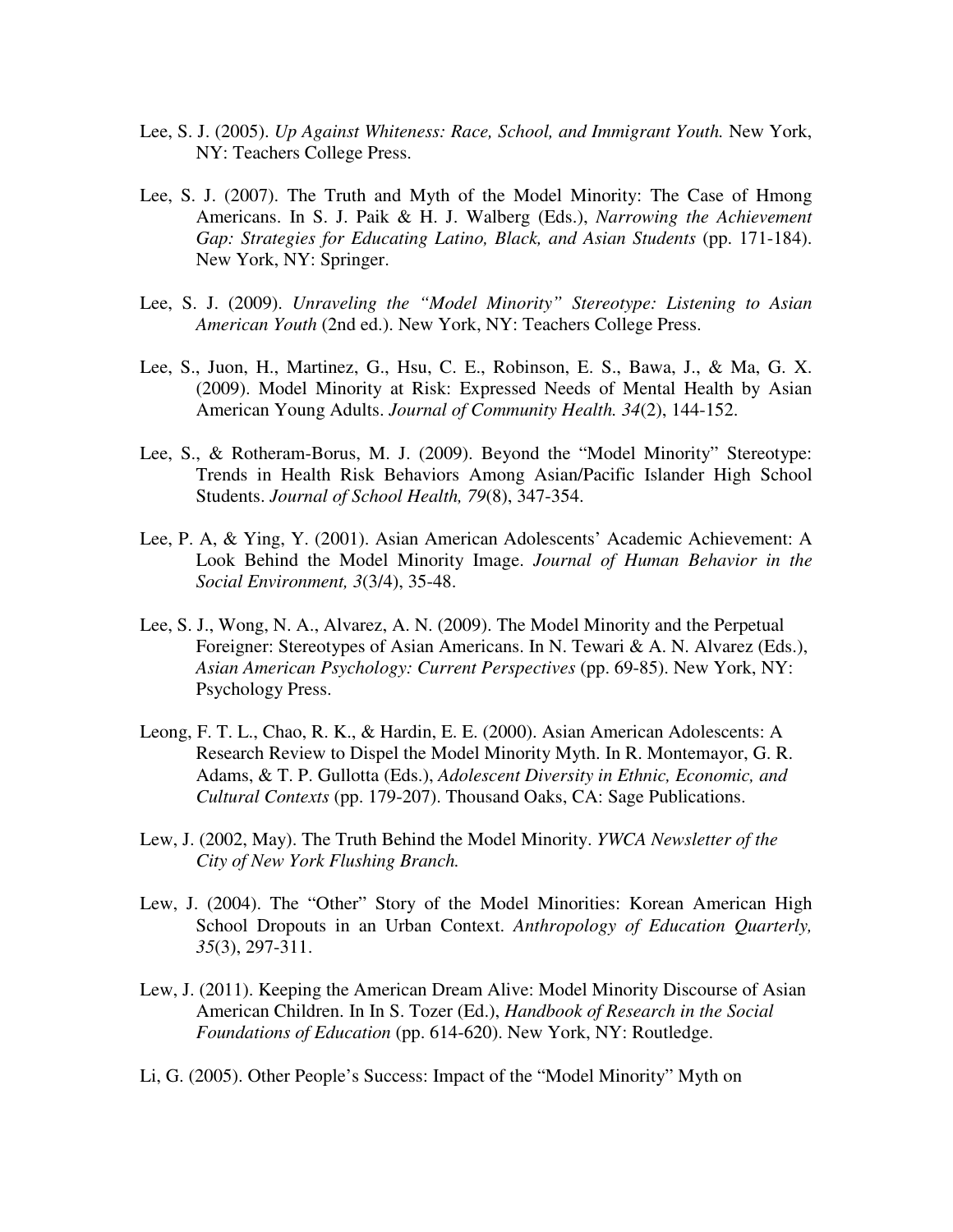Underachieving Asian Students in North America. *KEDI Journal of Educational Policy, 2*(1), 69-86.

- Li, G. (2009). Behind the "Model Minority" Mask: A Cultural Ecological Perspective on a High Achieving Vietnamese Youth's Identity and Socio-Emotional Struggles. In C. C. Park, R. Endo, & X. L. Rong (Eds.), *New Perspectives on Asian American Parents, Students, and Teacher Recruitment* (pp. 165-192). Charlotte, NC: Information Age Publishing.
- Li, G., & Wang, L. (Eds.) (2008). *Model Minority Myth Revisited: An Interdisciplinary Approach to Demystifying Asian American Educational Experiences.* Charlotte, NC: Information Age Publishing.
- Lee, P. A, & Ying, Y. (2001). Asian American Adolescents' Academic Achievement: A Look Behind the Model Minority Image. *Journal of Human Behavior in the Social Environment, 3*(3/4), 35-48.
- Li, J. (2004). Exploring Asian Americans: The Myth of the "Model Minority" and the Reality of Their Lives. In A. Konradi & M. Schmidt (Eds.) *Reading Between the Lines: Toward an Understanding of Current Social Problems* (3rd ed.) (pp. 198- 207). Boston, MA: McGraw Hill Higher Education.
- Lee, R. G. (2010). The Cold War Origins of the Model Minority Myth. In J. Y.-S. Wu & T. C. Chen (Eds.), *Asian American Studies Now: A Critical Reader* (pp. 256-271). New Brunswick, NJ: Rutgers University Press.
- Lo, M. (2010, September 6). Model Minority Revisited. *The Asian Reporter, 20*(23), 6.
- Maclear, K. (1994). The Myth of the "Model Minority": Rethinking the Education of Asian Canadians. *Our Schools/Our Selves, 5*(3), 54-76.
- Maddux, W. M., Gallinsky, A. D., Cuddy, A. J. C., & Polifroni, M. (2008). When Being a Model Minority is Good…and Bad: Realistic Threat Explains Negativity Toward Asian Americans. *Personality and Social Psychology Bulletin, 34*(1), 74- 89.
- Mahmud, T. (2001). Genealogy of a State-Engineered "Model Minority" "Not Quite/Not White" South Asian Americans. *Denver University Law, 78*(4), 657-686.
- Mannur, A. (2005). Model Minorities Can Cook: Fusion Cuisine in Asian America. In S. Davé, L. Nishime & T. G. Oren (Eds.), *East Main Street: Asian American Popular Culture* (pp. 72-94)*.* New York, NY: New York University Press.
- Marbley, A. F. (2011). The Asian and Asian American Client's Story: The Myth of the Model Minority. In A. F. Marbley, *Multicultural Counseling: Perspectives from Counselors as Clients of Color* (pp. 49-62). New York, NY: Routledge.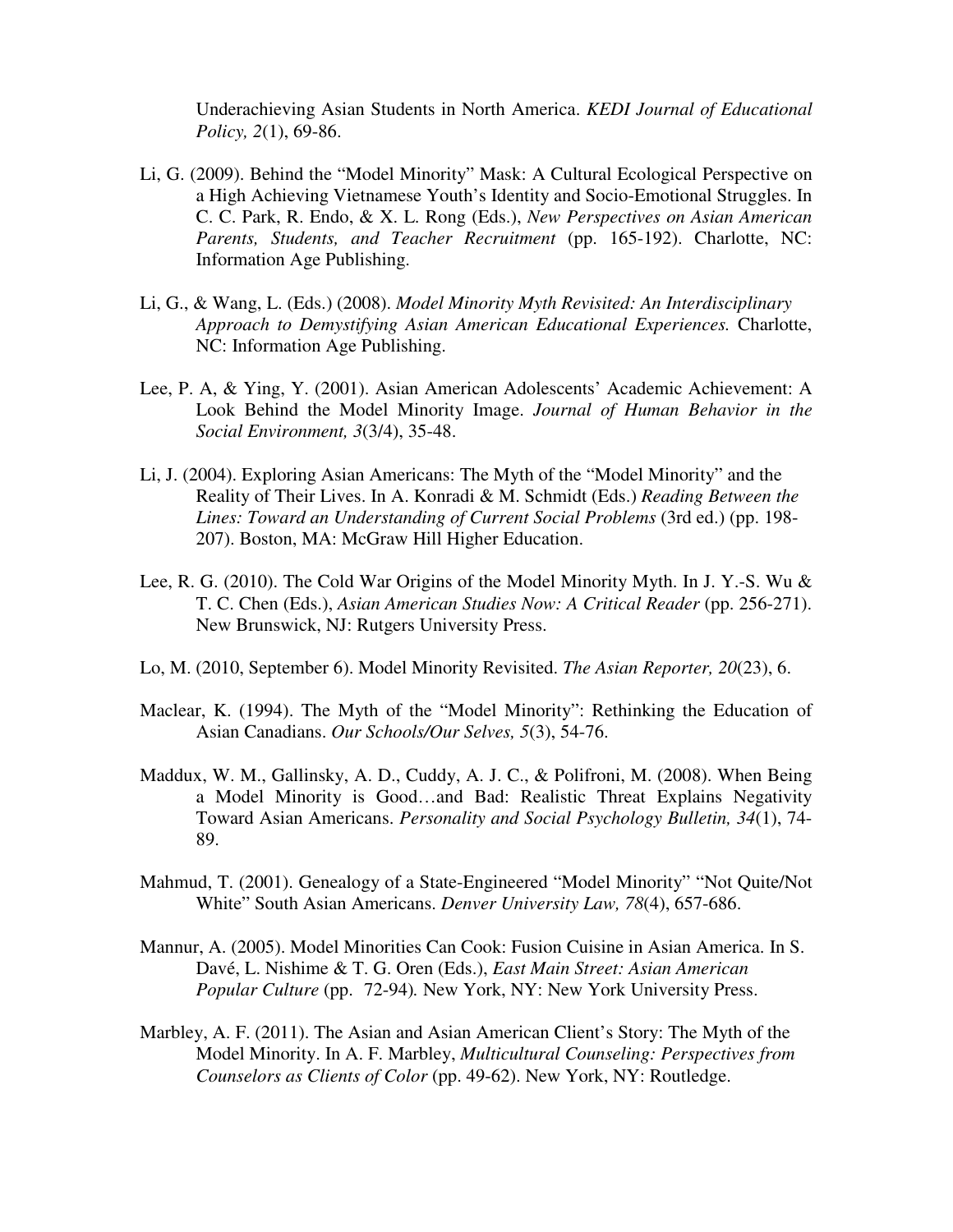- Matthes, M (2007). *Chinese Americans A Model Minority?* Munich, Germany: GRIN Publishing.
- McGowan, M. H., & Lindgren, J. T. (2003). Untangling the Myth of the Model Minority. *Northwestern University School of Law: Public Law and Legal Theory Papers,*  paper 26, 1-58. Retrieved on February 6, 2012 from http://law.bepress.com/cgi/viewcontent.cgi?art icle=1071&context=nwwps
- Mendoza, M. l. (2001). Model Minority Guilt. In V. Nam (Ed.), *Yell-Oh Girls! Emerging Voices Explore Culture, Identity, and Growing Up Asian American (pp. 283-286).* New York, NY: Harper Perennial.
- Michaels, W. B. (2011). Model Minorities and the Minority Model–The Neoliberal Novel. In L. Cassuto, C. V. Eby, & B. Reiss (Eds.), *The Cambridge History of the American Novel* (pp. 1016-1030). Cambridge, MA: Cambridge University Press.
- Min, E. (2003). Demythologizing the "Model Minority." In E. M. Kramer (Ed.), *The Emerging Monoculture: Assimilation and the "Model Minority" (pp. 191-202).* Westport, CT: Praeger.
- Muse, E. A. (2005). Separateness of Church: Counter-Culture and the Model Minority. In E. A. Muse, *The Evangelical Church in Boston's Chinatown: A Discourse of Language, Gender, and Identity* (pp. 107-134). New York, NY: Routledge.
- Museus, S. D. (2008). The Model Minority and the Inferior Minority Myths: Understanding Stereotypes and Their Implications for Student Learning. *About Campus, 13*(3), 2-8*.*
- Museus, S. D., & Kiang, P. (2009). Deconstructing the Model Minority Myth and How It Contributes to the Invisible Minority Reality in Higher Education Research. *New Directions for Institutional Research, 142*, 5-15.
- Nadal, K. L., Pituc, S. T., Johnston, M. P., & Esparrago, T. (2010). Overcoming the Model Minority Myth: Experiences of Filipino American Graduate Students. *Journal of College Student Development, 51*(6), 694-706.
- Nance, M. (2007). Combating the Model Minority Stereotype. *Diverse: Issues in Higher Education, 24*(15), 9.
- Ng, J. C., Lee, S. S., & Pak, Y. K. (2007). Contesting the Model Minority and Perpetual Foreigner Stereotypes: A Critical Review of Literature on Asian Americans in Education. *Review of Research in Education, 31*(1), 95-130.
- Ngo, B., & Lee, S. J. (2007). Complicating the Image of Model Minority Success: A Review of Southeast Asian American Education. *Review of Educational Research, 77*(4), 415-453.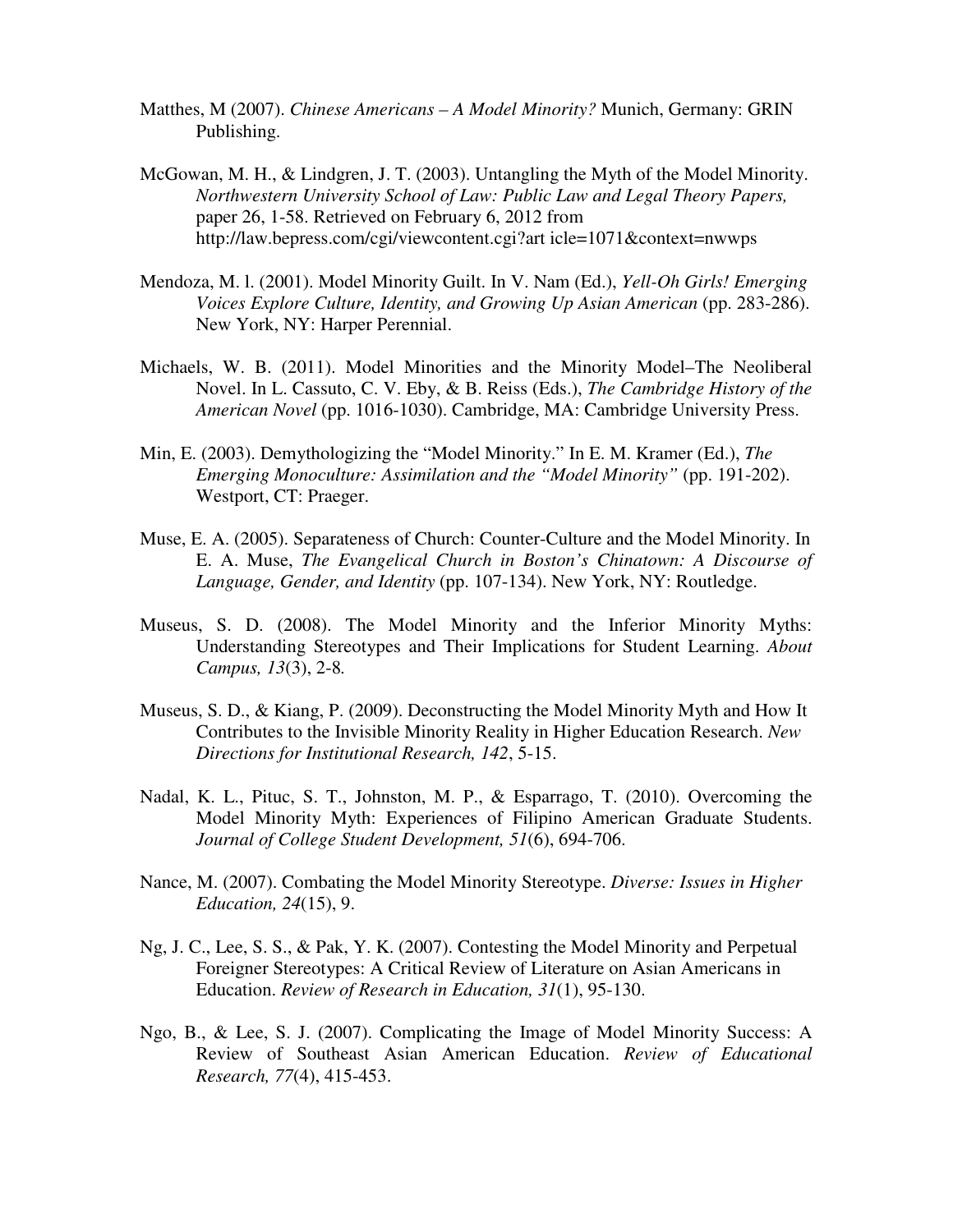- Ono, K. A., & Pham, V. N. (2009). Threatening Model Minorities: The Asian American Horatio Alger Story. In K. A. Ono & V. N. Pham (Eds.), *Asian Americans and the Media* (pp. 80-96). New York, NY: Polity Press.
- Osajima, K. (2005). Asian Americans as the Model Minority: An Analysis of the Popular Press Image in the 1960s and 1980s. In K. A. Ono (Ed.), *A Companion to Asian American Studies* (pp. 215-225). Malden, MA: Blackwell.
- Oswald, G. (2001). Middleman, Model and Silent Minorities? In Oswald, G. *Race and Ethnic Relations in Today's America* (pp. 129-147). Burlington, VT: Ashgate Publishing Company.
- Paek, H. J., & Shah, H. (2003). Racial Ideology, Model Minorities, and the "Not-So- Silent Partner:" Stereotyping of Asian Americans in U.S. Magazine Advertising. *Howard Journal of Communications, 14*(4), 225-243.
- Panelo, N. D. (2010). The Model Minority Student: Asian American Students and the Relationships Between Acculturation to Western Values, Family Pressures, and Mental Health Concerns. *The Vermont Connection, 31,* 147-155.
- Park, G. C. (2011). Becoming a "Model Minority": Acquisition, Construction, and Enactment of American Identity for Korean Immigrant Students. *Urban Review, 43*(5), 620-635.
- Park, G. C., & Lee, S. J. (2010). The Model Minority Myth Stereotype and the Underachiever: Academic and Social Struggles of Underachieving Korean Immigrant High School Students. In R. Saran & R. Diaz (Eds.), *Beyond Stereotypes: Minority Children of Immigrants in Urban Schools* (pp. 13-27). Boston, MA: Sense Publishers.
- Park, E. J. W., & Park, J. S. W. (2005). Engineering the Model Minority. In E. J. W. Park & J. S. W. Park, *Probationary Americans: Contemporary Immigration Policies and the Shaping of Asian American Communities* (pp. 97-106). New York, NY: Routledge.
- Peng, L. (2005, December). The "Model Minority" Checklist. *Hardboiled: The Asian American Newsmagazine,* 9(3), 5.
- Pimental, B. (2001, August 5). Model Minority Image is a Hurdle. *San Francisco Chronicle,* A25.
- Pon, G. (2000). Importing the Asian Model Minority Discourse into Canada: Implications for Social Work and Education. *Canadian Social Work Review, 17*(2), 277-291.
- Poon-McBrayer, K. F. (2011) Model Minority and Learning Disabilities: Double Jeopardy for Asian Immigrant Children in the USA. *Global Studies of Childhood, 1*(2), 152-158.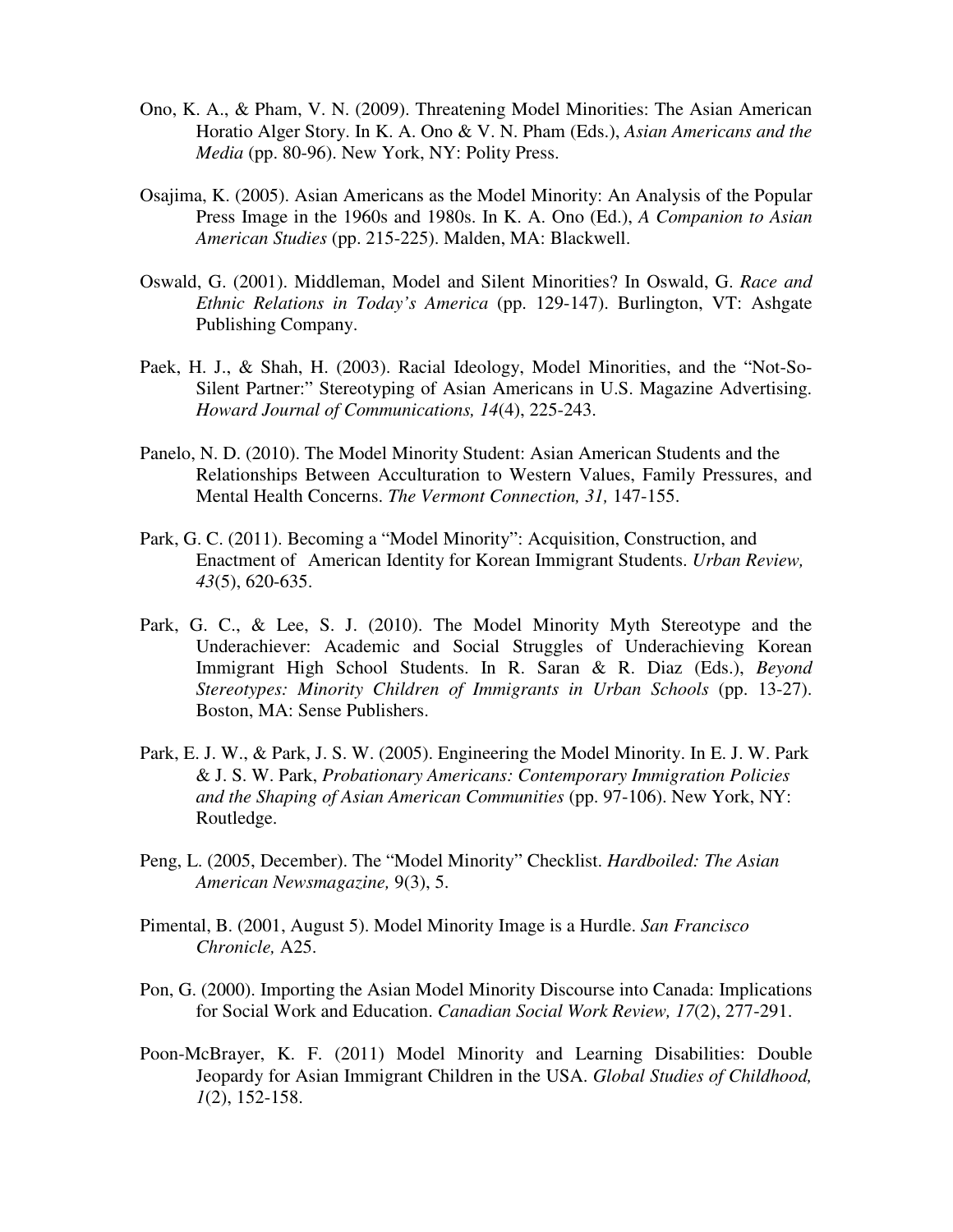- Poon, O. A., & Hune, S. (2009). Countering Master Narratives of the "Perpetual Foreigner" and "Model Minority": The Hidden Injuries of Race and Asian American Doctoral Students. In M. F. Howard-Hamilton, C. L. Morelon-Quainoo, S. D. Johnson, R. Winkle-Wagner, & L. Santiague (Eds.), *Standing on the Outside Looking In: Underrepresented Students' Experiences in Advanced- Degree Programs* (pp. 82-102). Sterling, VA: Stylus.
- Puar, J. K., & Rai, A. S. (2004). The Remaking of a Model Minority: Perverse Projectiles Under the Specter of (Counter)Terrorism. *Social Text, 22*(3), 75-104.
- Qin, D. B., Way, N., & Mukherjee, P. (2008). The Other Side of the Model Minority Story: The Familial and Peer Challenges Faced by Chinese American Adolescents. *Youth & Society, 39*(4), 480-506.
- Qin, D. B., Way, N., & Rana, M. (2008). The "Model Minority" and Their Discontent: Examining Peer Discrimination and Harassment of Chinese American Immigrant Youth. In H. Yoshikawa & N. Way (Eds.), Beyond the family: Contexts of immigrant children's development. *New Directions for Child and Adolescent Development, 121*, 27–42.
- Riess, J. (2011, October 4). A 'Model Minority' Blends In: Normal Mormons. *Christian Century, 128*(20), 22-25.
- Rim, K. H. (2007). Model Victim, or Problem Minority? Examining the Socially Constructed Identities of Asian-Origin Ethnic Groups in California's Media. *Asian American Policy Review, 16,* 37-60.
- Roshanravan, S. M. (2010). Passing-as-if: Model-Minority Subjectivity and Women of Color Identification. *Meridians: Feminism, Race, Transnationalism, 10*(1), 1-31.
- Saran, R. (2007). Model Minority Imaging in New York: The Situation with Second Generation Asian Indian Learners in Middle and Secondary Schools. *The Anthropologist: Special Issue, 2*, 67-79. Retrieved on January 10, 2012 from http://www.krepublishers.com/06-Special%20Volume-Journal/T-Anth-00- Special%20Volumes/Anth-00-Special%20Issues/Anth-SI-02-Indian-Diaspora- 2007.htm
- Shankar, S. (2008). Speaking Like A Model Minority: "FOB"Styles, Gender, and Racial Meanings Among Desi Teens In Silicon Valley. *Journal of Linguistic Anthropology, 18*(2), 268-289.
- Shrake, E. K. (2006). Unmasking the Self: Struggling with the Model Minority Stereotype and Lotus Blossom Image. In G. Li & G. H. Beckett (Eds.), "Strangers" of the Academy: Asian Women Scholars in Higher Education (pp. 178-194). Sterling, VA: Stylus.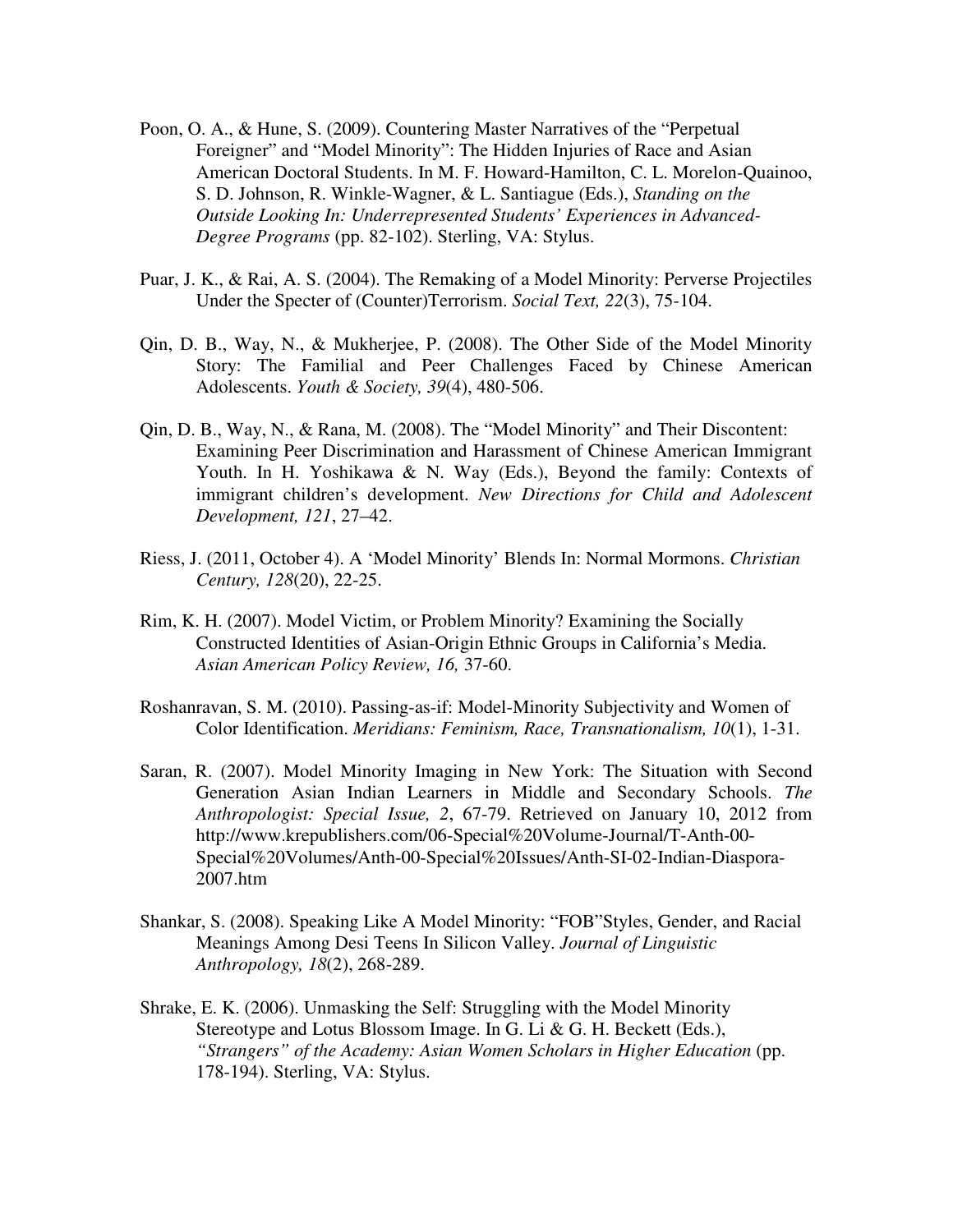- Sun, C., Miezan, E., & Liberman, R. (2009). Model Minority/Honorable Eunuch: The Dual Image of Asian American Men in the Media and Everyday Perception. In R. Hammer & D. Kellner (Eds.), *Media/Cultural Studies: Critical Approaches* (pp. 516-536). New York, NY: Peter Lang Publishing Group.
- Suyemoto, K. L., Kim, G. S., Tanabe, M., Tawa, J., & Day, S. C. (2009). Challenging the Model Minority Myth: Engaging Asian American Students in Research on Asian American College Student Experiences. *New Directions for Institutional Research, 142,* 41-55.
- Suzuki, B. (2002). Revisiting the Model Minority Stereotype: Implications for Student Affairs Practice and Higher Education. *New Directions for Student Services, 97,*  21-32.
- Tan, E. (2010). Asian Boys and the Model Minority Label. In S. R. Steinberg, M. Krehler, & L. Cornish (Eds.), *Boy Culture: An Encyclopedia* (pp. 54-57). Santa Barbara, CA: Greenwood.
- Tang, M. (2007). Psychological Effects on Being Perceived as a "Model Minority" for Asian Americans. *New Waves: Educational Research and Development, 11*(3), 11-16.
- Tayag, M. (2011, Spring). Great Expectations: The Negative Consequences and Policy Implications of the Asian American "Model Minority" Stereotype. *Stanford Journal of Asian American Studies, 4*, 23-31.
- Taylor, C. R., Landreth, S., & Bang, H. (2005). Asian Americans in Magazine Advertising: Portrayals of the "Model Minority." *Journal of Macromarketing, 25*(2), 163-174.
- Tendulkar, S. A., Hamilton, R. C., Chu, C., Arsenault, L., Duffy, K., Huynh, V., Hung, M., Lee, E., Jane, S., & Friedman, E. (2011). Investigating the "Model Minority": A Participatory Community Health Assessment of Chinese and Vietnamese Adults. *Journal of Immigrant and Minority Health*. [Epub ahead of print].
- Teranishi, R. T. (2002). The Myth of the Super Minority: Misconceptions About Asian Americans. *The College Board Review, 195,* 16-21.
- Teshima, D. S. (2006). A "Hardy Handshake Sort of Guy": The Model Minority and Implicit Bias About Asian Americans in *Chin v. Runnels. Asian Pacific American Law Journal, 11*, 122-141.
- The National Commission on Asian American and Pacific Islander Research in Education (CARE). (2010). Federal higher education policy priorities and the Asian American and Pacific Islander community. Retrieved November 14, 2011 from http://apiasf.org/CAREreport/2010\_CARE\_report.pdf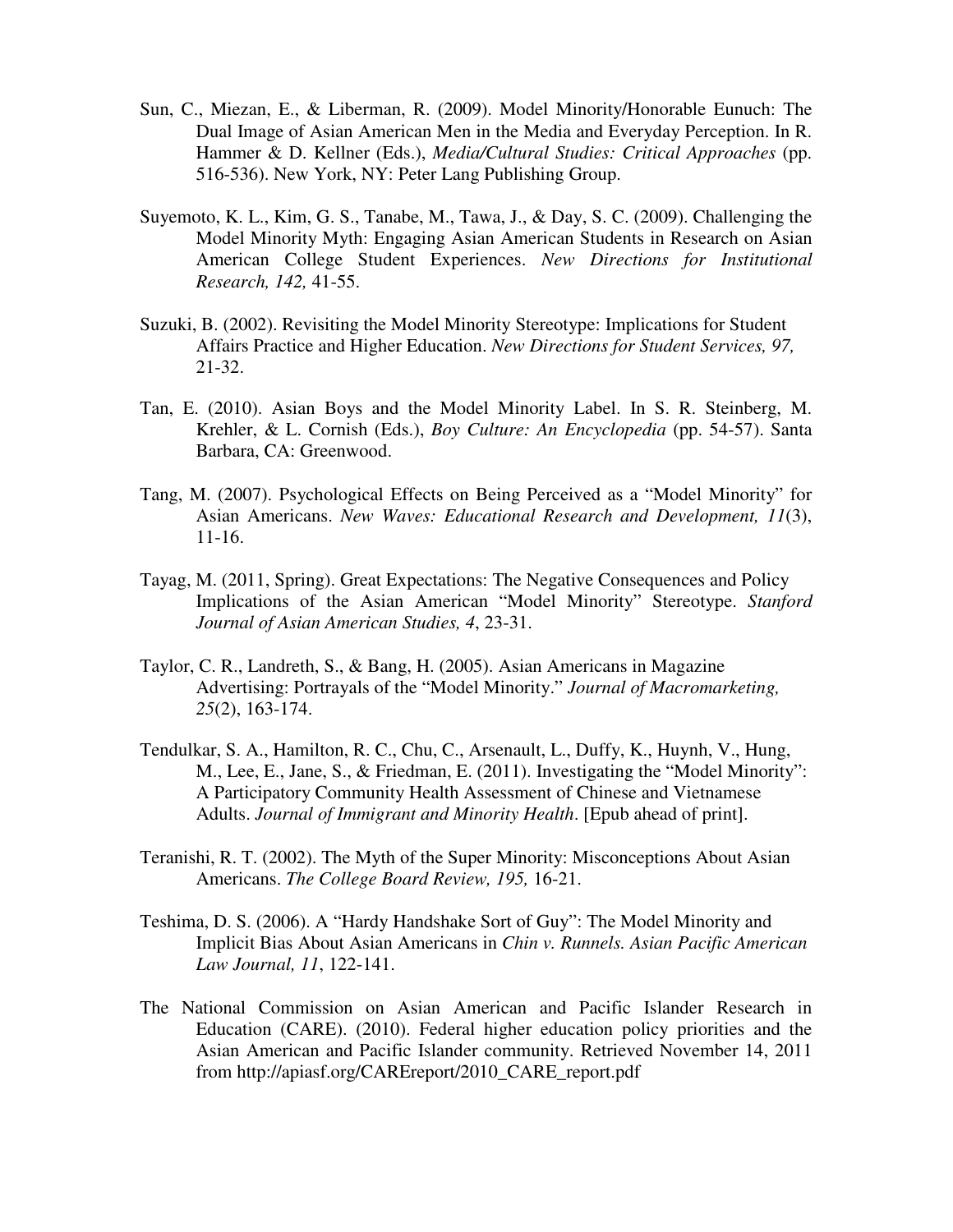- Thompson, T. L., & Kiang, L. (2010). The Model Minority Stereotype: Adolescent Experiences and Links With Adjustment. *Asian American Journal of Psychology, 1*(2), 119-128.
- Thrupkaew, N. (2002). The Myth of the Model Minority. *The American Prospect, 13*(7), 38-41.
- Tran, N., & Birman, D. (2010). Questioning the Model Minority: Studies of Asian American Academic Performance. *Asian American Journal of Psychology, 1*(2), 106-118.
- Tsunokai, G. T. (2005). Beyond the Lenses of the "Model" Minority Minority Myth: A Descriptive Portrait of Asian Gang Members. *Journal of Gang Research, 12*(4), 37-58.
- Tu, D. L. (2011). Model Minority. In J. H. X. Lee & K. M. Nadeau (Eds.), *Encyclopedia of Asian American Foklore and Folklife* (pp. 69-71). Santa Barbara, CA: Greenwood Publishing.
- Van Ziegart, S. (2006). Re-Appropriating the Model Minority Stereotype: Reflections on the 2000 Organization of Chinese Americans Convention. In S. Van Ziegart, *Global Spaces of Chinese Culture: Diasporic Chinese Communities in the United States and Germany* (pp. 21-58). New York, NY: Routledge.
- Victoria, N. A. (2007). A+ Does Not Mean All Asians: The Model Minority Myth and Implications for Higher Education. *The Vermont Connection, 28*, 80-88.
- Võ, L. T. (2004). The Politics of Social Services for a "Model Minority": The Union of Pan Asian Communities. In L. T. Võ, *Mobilizing an Asian American Community*  (pp. 34-65). Philadelphia, PA: Temple University Press.
- Wallitt, R. (2008). Cambodian Invisibility: Students Lost Between the "Achievement Gap" and the "Model Minority." *Multicultural Perspectives, 10*(1), 3-9.
- Wang, L. L. (2007). Model Minority, High-Tech Coolies, and Foreign Spies: Asian Americans in Science and Technology, With Special Reference to the Case of Dr. Wen Ho Lee. *Amerasia Journal, 33*(1), 51-61.
- Wang, L. (Ed.). (2007). Demystifying Model Minority's Academic Achievement: An Interdisciplinary Approach to Studying Asian Americans' Educational Experiences. *New Waves: Educational Research and Development, 11*(1), 4-28.
- Wang, Yu-Wei Shen, Frances C. (2008). Model Minority Myth. *Encyclopedia of Counseling*. Thousand Oaks, CA: Sage Publications. Retrieved on June 7, 2012 http://www.sagepub.com/healeyregc6e/study/chapter/encycarticles/ch09/WANG YU~1.PDF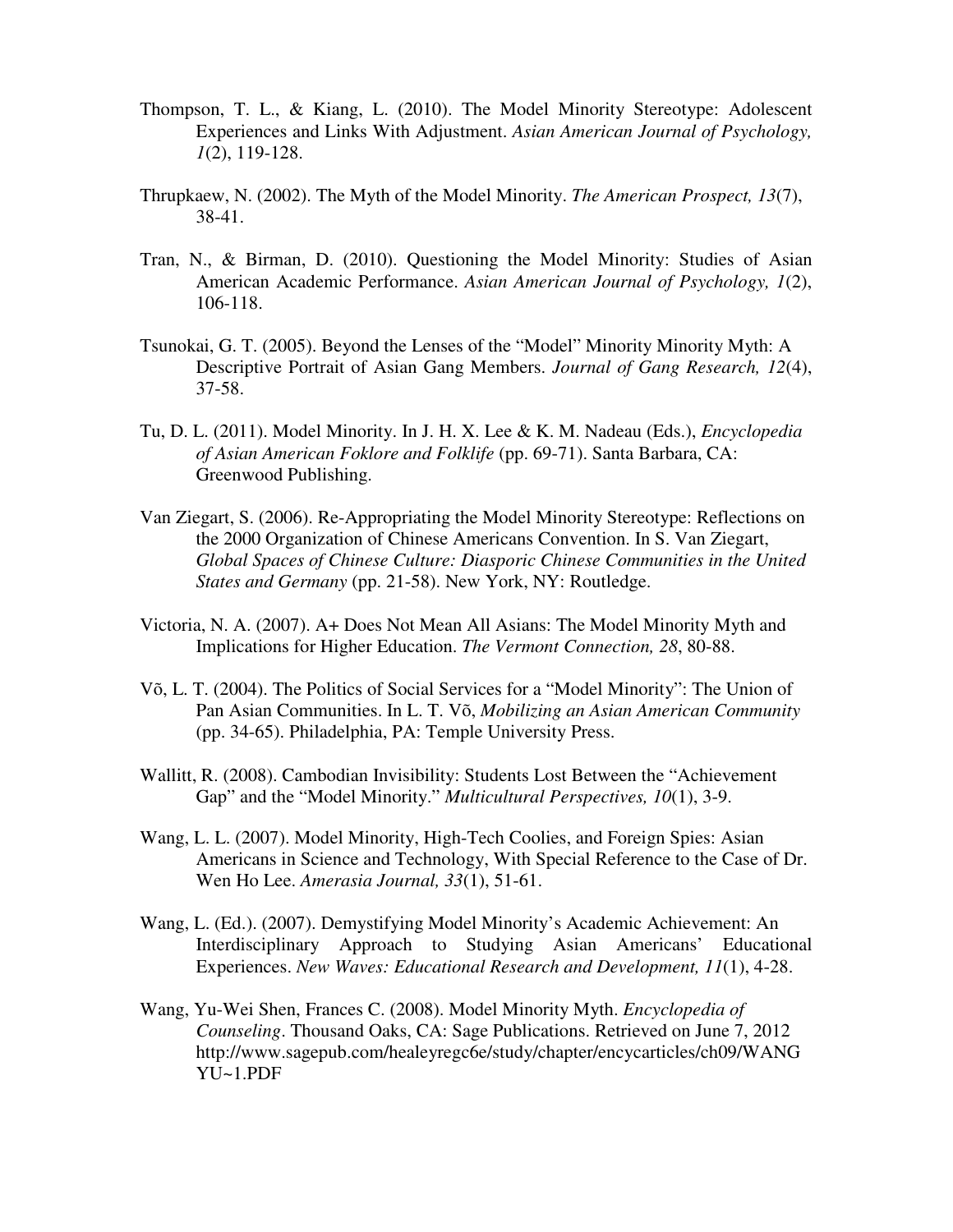- Wang, T. H., & Wu, F. H. (1996, Winter). Beyond the Model Minority Myth: Why Asian Americans Support Affirmative Action. *Guild Practitioner, 53*, 35-47.
- Weaver, R. (2007, November). Every Coin Has Two Sides: Uncovering the Model Minority Myth. *NEA Today, 26*(3), 9.
- Weaver, S. (2009). Perfect in America: Implications of the Model Minority Myth on the Classroom. *Colleagues, 4*(2), 8-11.
- Wing, J. Y. (2007). Beyond Black and White: The Model Minority Myth and the Invisibility of Asian American Students. *The Urban Review, 39*(4), 455-487.
- Wong, F., & Halgin, R. (2006). The "Model Minority": Bane or Blessing for Asian Americans? *Journal of Multicultural Counseling and Development, 34*(1), 38-49.
- Wong, L. L., & Wong, C. (2006). Chinese Engineers in Canada: A 'Model Minority'? and Experiences and Perceptions of the Glass Ceiling. *Journal of Women and Minorities in Science and Engineering, 12*(4), 253-273.
- Wortham, S., Mortimer, K., & Allard, E. (2009). Mexicans as Model Minorities in the New Latino Diaspora. *Anthropology & Education Quarterly, 40*(4), 388-404.
- Wright, D. E., & Hom, H. L. (2003). Altering Frequency Estimates of Hindsight Bias in Others Via Stereotyping: Asians as a Model Minority. *Psi Chi Journal of Undergraduate Research, 8*(4), 139-143.
- Wu, F. H. (2012). The Model Minority: Asian American "Success" as a Race Relations Failure. In K. E. Rosenblum & T. M. C. Travis (Eds.), *The Meaning of Difference: American Constructions of Race and Gender, Social Class, Sexual Orientation, and Disability* (6th ed.) (pp. 370-378). New York, NY: McGraw Hill.
- Yang, K. (2004). Southeast Asian American Children: Not the "Model Minority." *Future of Children, 14*(2), 127-133.
- Yee, G. A. (2009). She Stood in Tears Amid the Alien Corn: Ruth, the Perpetual Foreigner and Model Minority. In R. C. Bailey (Ed.), *They Were All Together in One Place? Toward Minority Biblical Criticism* (pp. 119-140). Atlanta, GA: Society of Biblical Literature.
- Yeh, C. (2008). Constructing A "Model Minority" Identity: The Miss Chinatown U.S.A. Beauty Pageant. In C. Yeh, *Making An American Festival: Chinese New Year in San Francisco's Chinatown* (pp. 56-74). Berkeley, CA: University of California Press.
- Yin, X. (2001). The Two Sides of America's "Model Minority." *Chinese American Forum, 16*(3), 27-28.